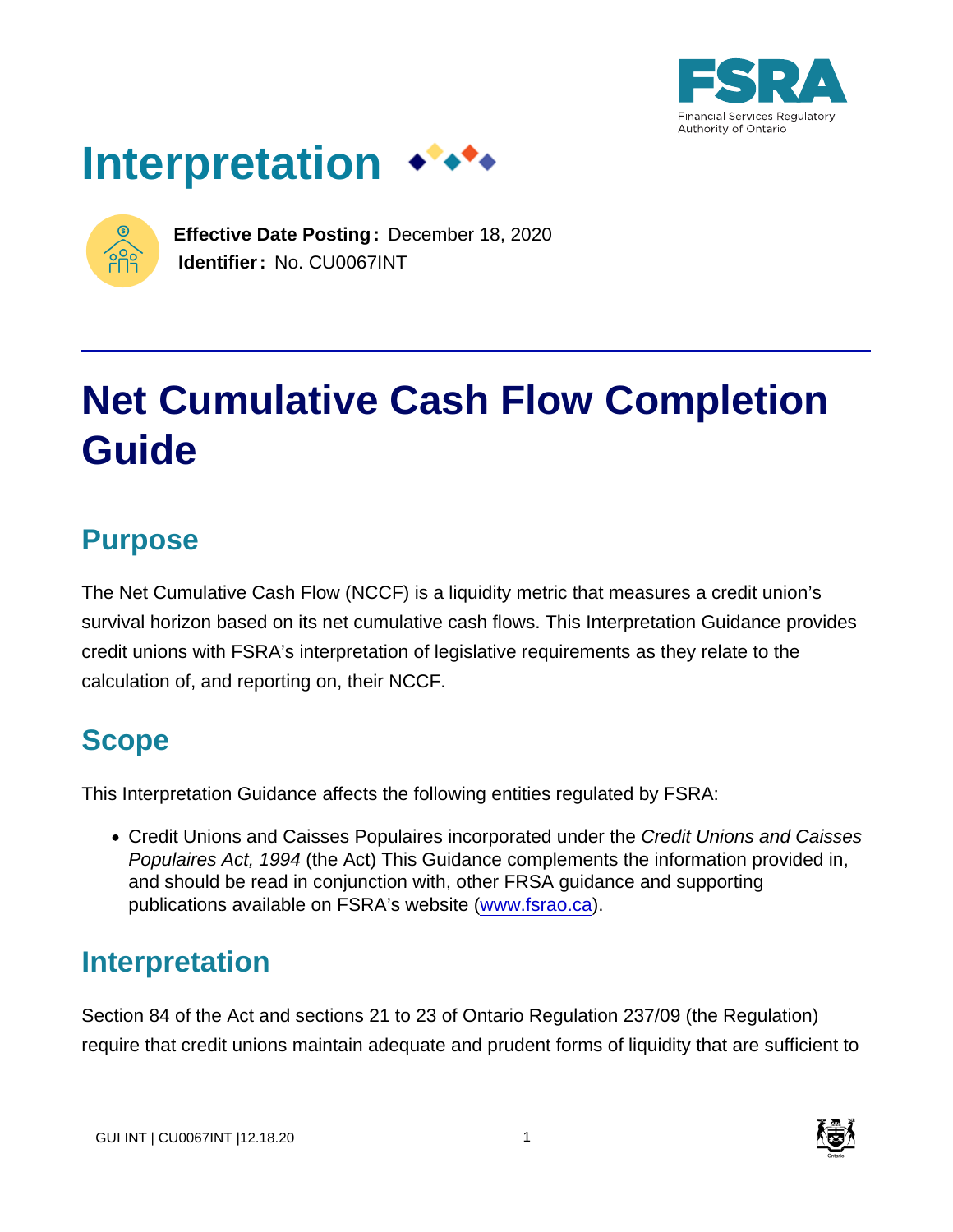meet the credit union's cash flow needs, including depositor withdrawals and all other obligations as they come due. In this Guidance, FSRA interprets these legislative requirements under the Act and Regulation.

# **Compliance expectations**

This Guidance sets out FSRA's interpretation of the requirements under the Act and associated Regulation with respect to prudent liquidity management. Non-adherence may lead to enforcement or supervisory action by FSRA, including requiring remediation and reporting, and/or issuing orders and placing the credit unions under supervision or administration.

FSRA's supervision and, if required, enforcement activities, will be carried out under the relevant provisions of the Act and its general authority under the FSRA Act.

# **NCCF completion and reporting**

#### **Introduction**

1. The NCCF is a liquidity metric that measures a credit union's survival horizon based on its net cumulative cash flows. It identifies potential future funding mismatches between contractual inflows and outflows for various time bands over and up to a 12-month time horizon. It measures a credit union's detailed cash flows, in order to capture the risk posed by funding mismatches between assets and liabilities, after the application of assumptions around the functioning of assets and modified liabilities. NCCF definitions mirror those outlined in the Liquidity Coverage Ratio (LCR), unless otherwise specified. All references to LCR definitions in the NCCF refer to the definitions outlined in the LCR documents.

#### **Assumptions**

2. These assumptions are based on a stressed liquidity scenario that encompasses a combination of idiosyncratic and systemic stresses which measure the impacts of assumptions over a one-year liquidity horizon. Stress assumptions include:

- cash flows from eligible unencumbered liquid assets;
- partial run-off of retail deposits; and

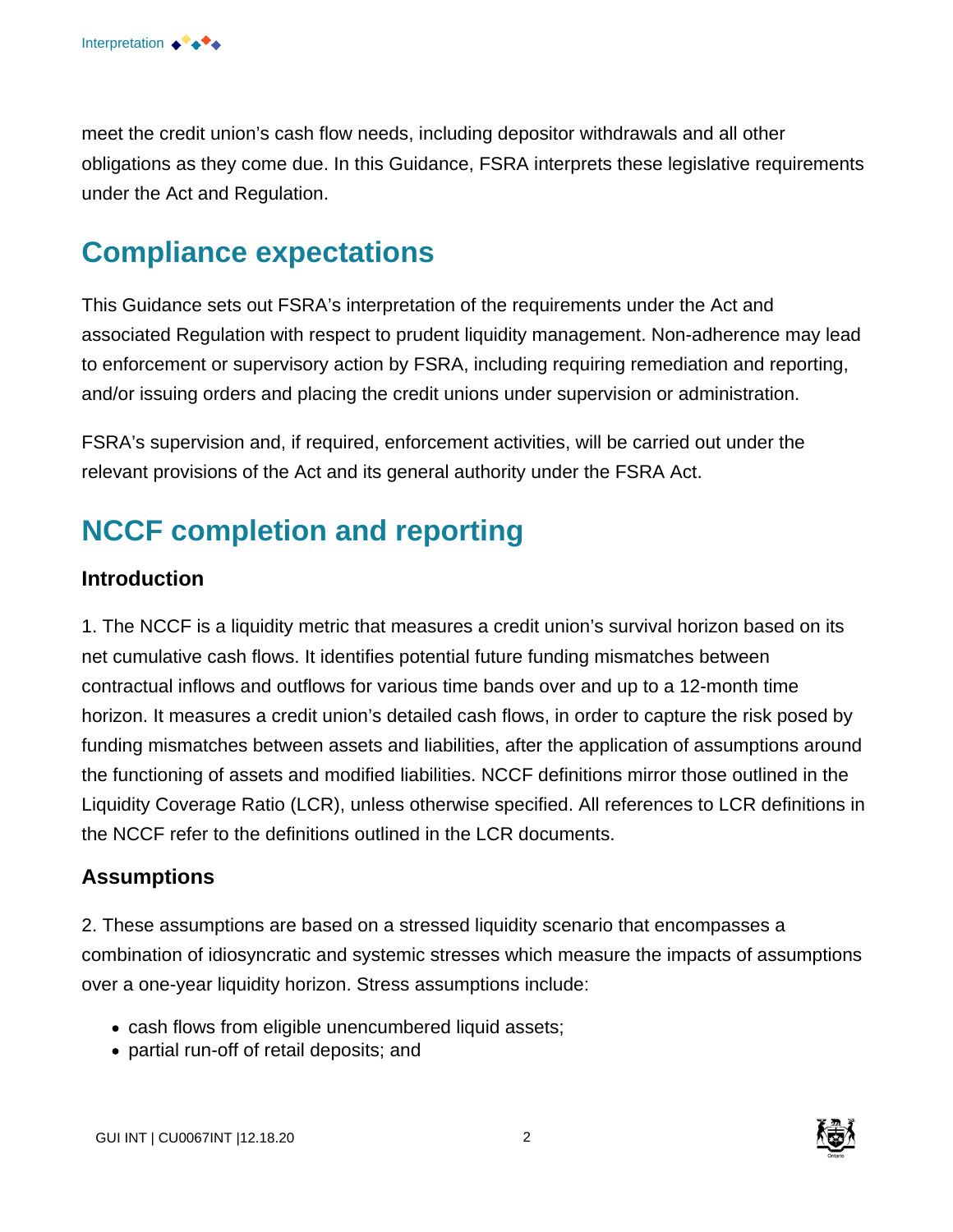partial run-off of wholesale or brokered deposits.

3. The time buckets reported under the NCCF include monthly buckets for month 1 to month 12, and a greater than 12 month's bucket. Cash flows associated with assets and liabilities that have a contractual maturity should be considered based on their residual contractual maturity, unless otherwise specified.

#### **Inflows**

4.Cash inflow treatments for balance sheet assets are determined by whether the asset meets the criteria for an unencumbered liquid asset and its residual contractual maturity date or earliest option date unless instructed otherwise.

# **Eligible unencumbered liquid assets (EULA)**

5. Cash inflows of unencumbered liquid assets reported in the month 1 time bucket after the appropriate haircut is applied to in accordance with the EULA Haircuts Table (refer Appendix 1). Securities that are not qualified as EULA receive a 100% haircut. The haircut amount of maturity inflows are to be reported in the contractual maturity time bucket of the NCCF report.

6. Unencumbered means free of legal, regulatory, contractual or other restrictions on the ability of the credit union to liquidate, sell, transfer, or assign the asset. The asset should not be pledged, either explicitly or implicitly, to secure, collateralize or credit-enhance any transaction, nor be designated to cover operational costs such as rents and salaries. The asset should also be accessible by the function charged with managing the liquidity of the credit union (e.g. the treasurer).

7. Report all unencumbered National Housing Act Mortgage-backed Securities (NHA MBS) balances in this section, regardless of its pool size. These include MBS purchased as investments and MBS created and which qualify for sale (e.g. market MBS).

8. Credit unions should only include liquid assets that can be monetized through operational capability; the credit union should have procedures and appropriate systems in place, including providing the liquidity management function with access to all necessary information, to execute monetization of any asset at any time.

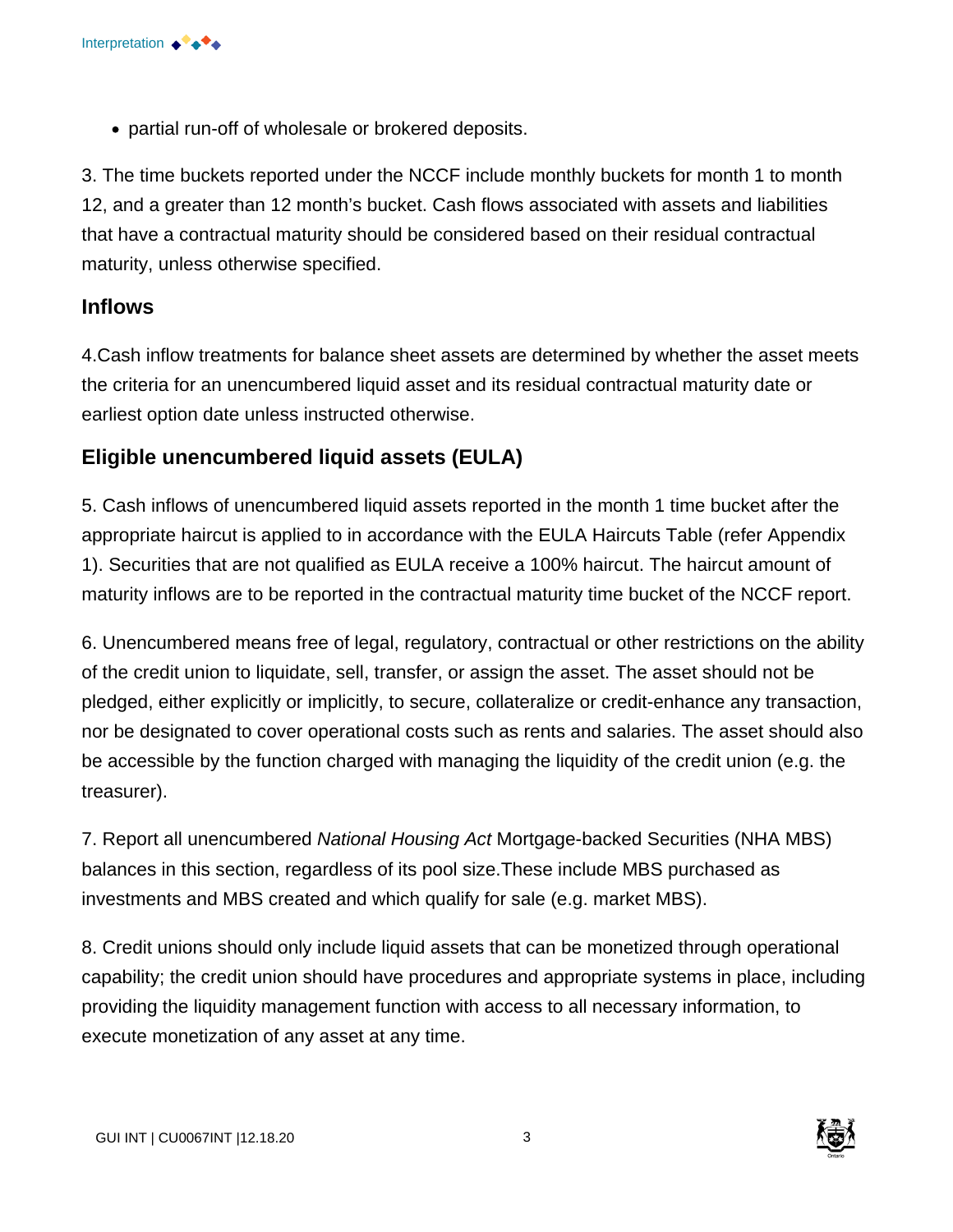

#### **Other unencumbered liquid assets**

9. Assets received in reverse repurchase agreements and securities financing transactions that are held at the credit union, have not been re-hypothecated, and are legally and contractually available for the credit union's use can be considered as part of the pool of liquid assets and included in month 1.

10. Credit unions may receive liquidity value for collateral swaps provided they can clearly demonstrate that, at a minimum, the transactions are for a specified contract period, the securities used for the underlying collateral being swapped are outlined in the transaction details, mark-to-market procedures are understood and documented, and there is not substitution of collateral over the life of the contract, unless it is a like-for-like substitution. In addition, credit unions should have adequate and ongoing market risk management control and oversight of collateral swap activity, and recognize liquidity or cash flow implications at the termination of the swap.

Cash inflows from reverse repurchase agreements which do not meet the conditions outlined above are assumed to occur at contractual maturity.

#### **Deposits with centrals, leagues or other financial institutions**

11. Demand deposits with centrals, leagues or other financial institutions are to be treated as cash inflows in month 1. Term deposits are treated as cash inflows in the earliest contractual maturity time bucket.

#### **Other securities**

12. Cash inflows from other government securities, mortgage-backed securities, asset-backed securities, corporate commercial paper, and corporate bonds, which are not considered eligible unencumbered liquid assets, should be reported in the contractual maturity time buckets.

For securities eligible as unencumbered liquid assets, balances are treated as cash inflows in month 1 after the appropriate haircut. Cash inflows are limited to the face value of the security.

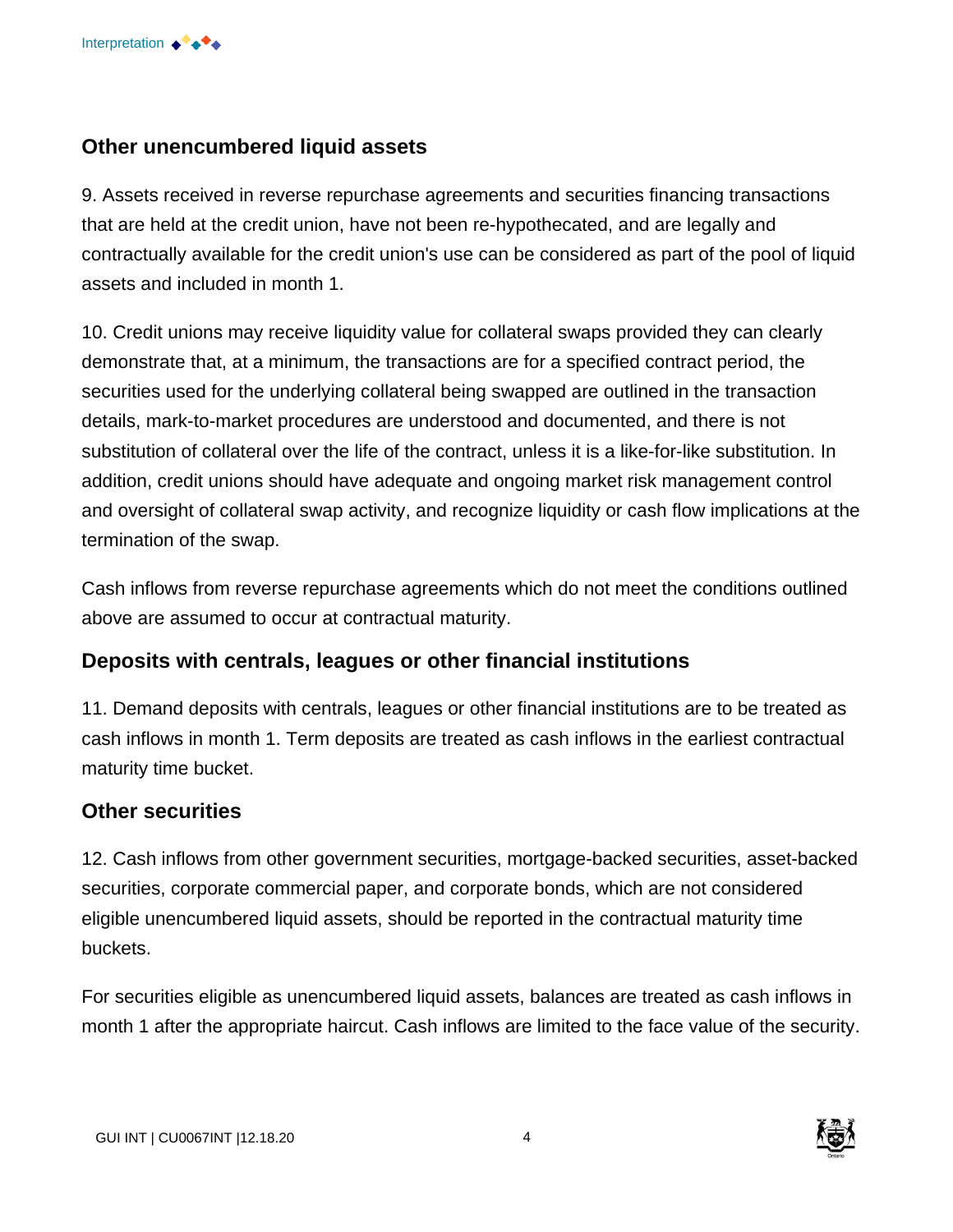

13. Cash inflows from securities borrowed are assumed to occur at contractual maturity for the principal amount borrowed. Interest will not be recognized as a cash inflow.

#### **Other investments**

14. Other investments, which are not considered eligible unencumbered liquid assets, are to be reported in greater than 12-month time bucket with the exception of cash inflows for dividends which are to be reported on the declaration date.

### **Personal loan portfolio**

15. Credit unions have the option to report (a) blended loan amortization and interest payment inflows or (b) suppress interest payments and report loan amortization payments only as appropriate. Whichever method is adopted must be consistent with reporting deposit payment outflows (Refer paragraph 33). Non-performing loans are loans that are greater than 90 days delinquent.

#### **Residential mortgages**

16. Credit unions should only include contractual inflows from outstanding exposures that are fully performing. Contingent inflows are not to be included in cash inflows.

17. No cash inflow value would be received for inflows from balances at maturity, as residential mortgages are assumed to roll over at 100%. Payment inflows are assumed to continue at the same level for month 1 to 12.

#### **Securitized residential mortgages**

18. Balances at maturity and the balance of period amortization payments of residential mortgages securitized and unsold (i.e. the mortgage backed securities) are treated as cash inflows in the first time bucket after the appropriate haircut is applied and reported under HQLA.(refer to paragraph 7) .

19. For residential mortgages securitized and used to back Canada Housing Trust (CHT) swaps, cash inflows from these securitized mortgages, both balance at maturity and periodic amortization payments, are to be reported in time buckets corresponding to the CHT swap

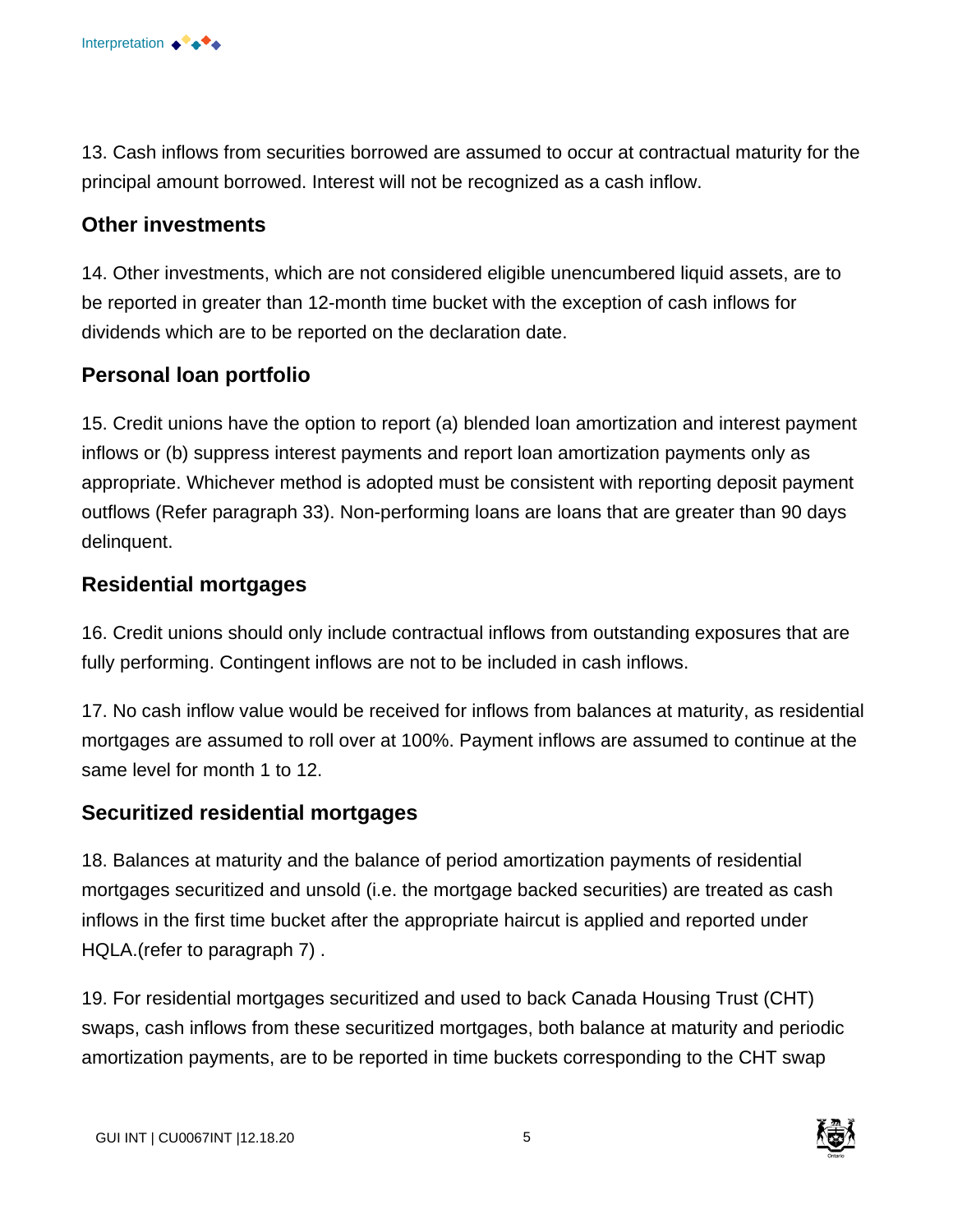contractual maturity. For mortgages securitized and encumbered, the corresponding liability is not assumed to roll over.

20. For residential mortgages that are securitized and sold to third-parties, periodic amortization payments and payment of balance at maturity cash inflows are to be reported in each time bucket when the payments are recognized.

#### **Term loans**

21. Credit unions should only include contractual inflows from outstanding term loans that are fully performing. Contingent inflows are not to be included in cash inflows. No rollover at maturity is assumed.

#### **Lines of credit**

22. Cash inflows from lines of credit are assumed to occur at the latest possible time band within the contractual maturity date. Cash inflows from a line of credit which has no specific maturity date should be reported based on cash flows generated from the specified minimum payments.

#### **Leases & other**

23. Credit unions should only include contractual inflows from outstanding leases and personal loan exposures that are fully performing. Contingent inflows are not to be included in cash inflows. No rollover at maturity is assumed.

#### **Commercial loan portfolio**

24. Refer to Section 3.6 Personal Loan Portfolio for cash flow treatments and assumptions for the commercial loan portfolio.

#### **All other assets**

25. All other assets not mentioned above are to be reported in the NCCF report, but no cash flow value will be attributed to them. These amounts are to be reported in the greater than 12 months' time bucket.

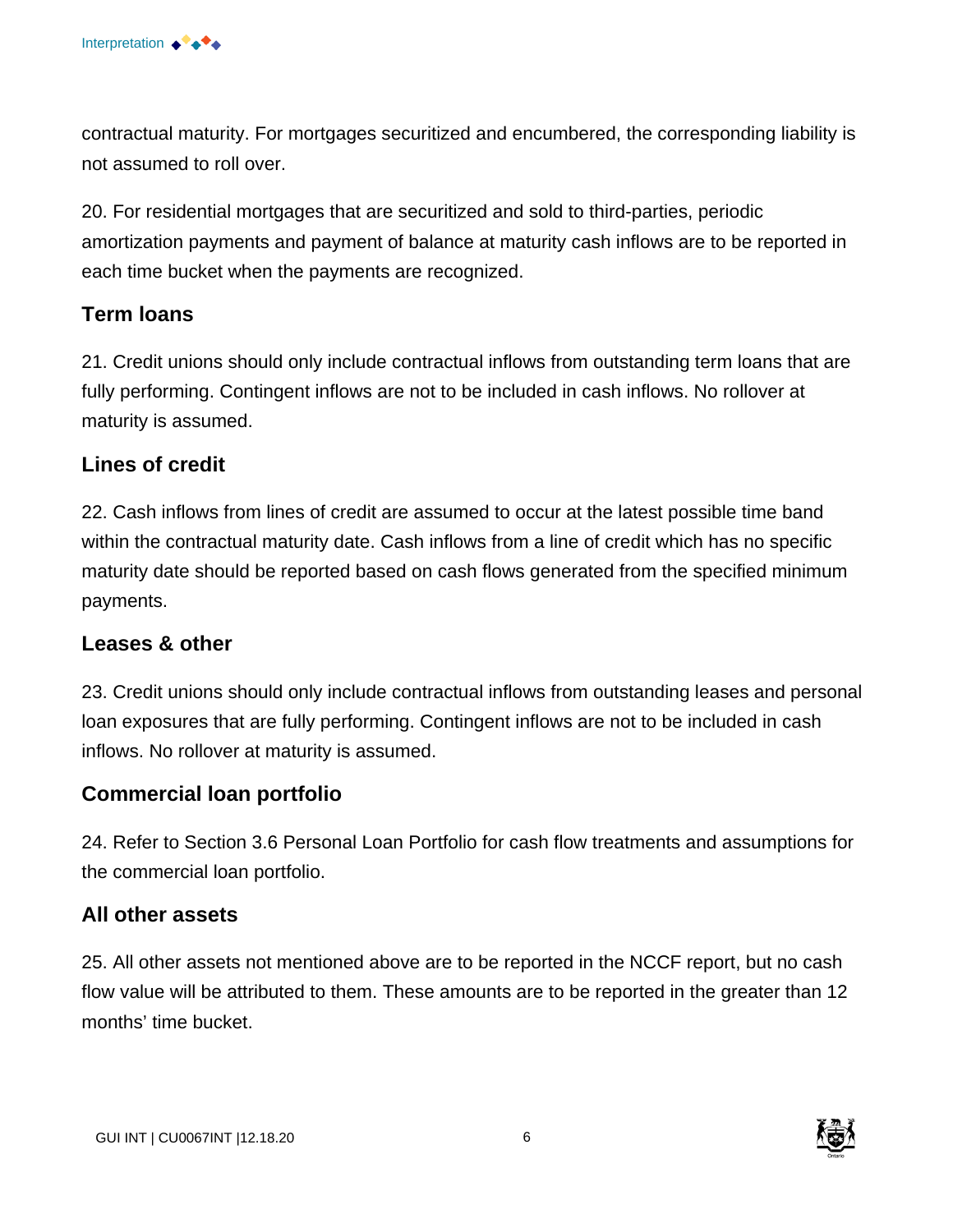26. All derivative-related cash inflows should be included at expected contractual payment dates in accordance with their existing valuation methodologies. Cash flows may be calculated on a net basis (i.e., inflows can offset outflows) by counterparty, only where a valid master netting agreement exists. The amount of derivatives cash inflows and outflows should be calculated in accordance with other provisions of the methodology described in section 4.2, paragraph 53, below.

27. Credit unions should not double count liquidity inflows or outflows. Where derivatives are collateralized by eligible liquid assets, inflows should be calculated net of any corresponding outflows that would result from contractual obligations for collateral to be posted by the credit union, given these contractual obligations would reduce the pool of eligible liquid assets.

#### **Outflows**

28. The cash outflow treatments for balance sheet liabilities items differ depending on whether the liability has a contractual maturity or no specific maturity date. Balances should be run-off on a declining balance basis.

29. Unless instructed otherwise, cash outflow for balance sheet liabilities with contractual maturities are not assumed to roll over and to be allocated to maturity buckets corresponding with their contractual maturity or earliest option date.

30. Consistent with the underlying intent of the metric, no rollover of existing liabilities is generally assumed to take place, with the exception of retail and small business term deposits. Run-offs for retail and small business term deposits will be assumed to renew at the same term as the original deposit, less the applicable run-off rate.

31. The general treatment described above applies to:

- repurchase agreements;
- term deposits other than retail and small business term deposits, regardless of the counterparty type;
- other wholesale liabilities including commercial paper, certificates of deposit, deposit notes, and bonds; and
- outflows from FI-sponsored ABCP, SIVs, and securitizations.

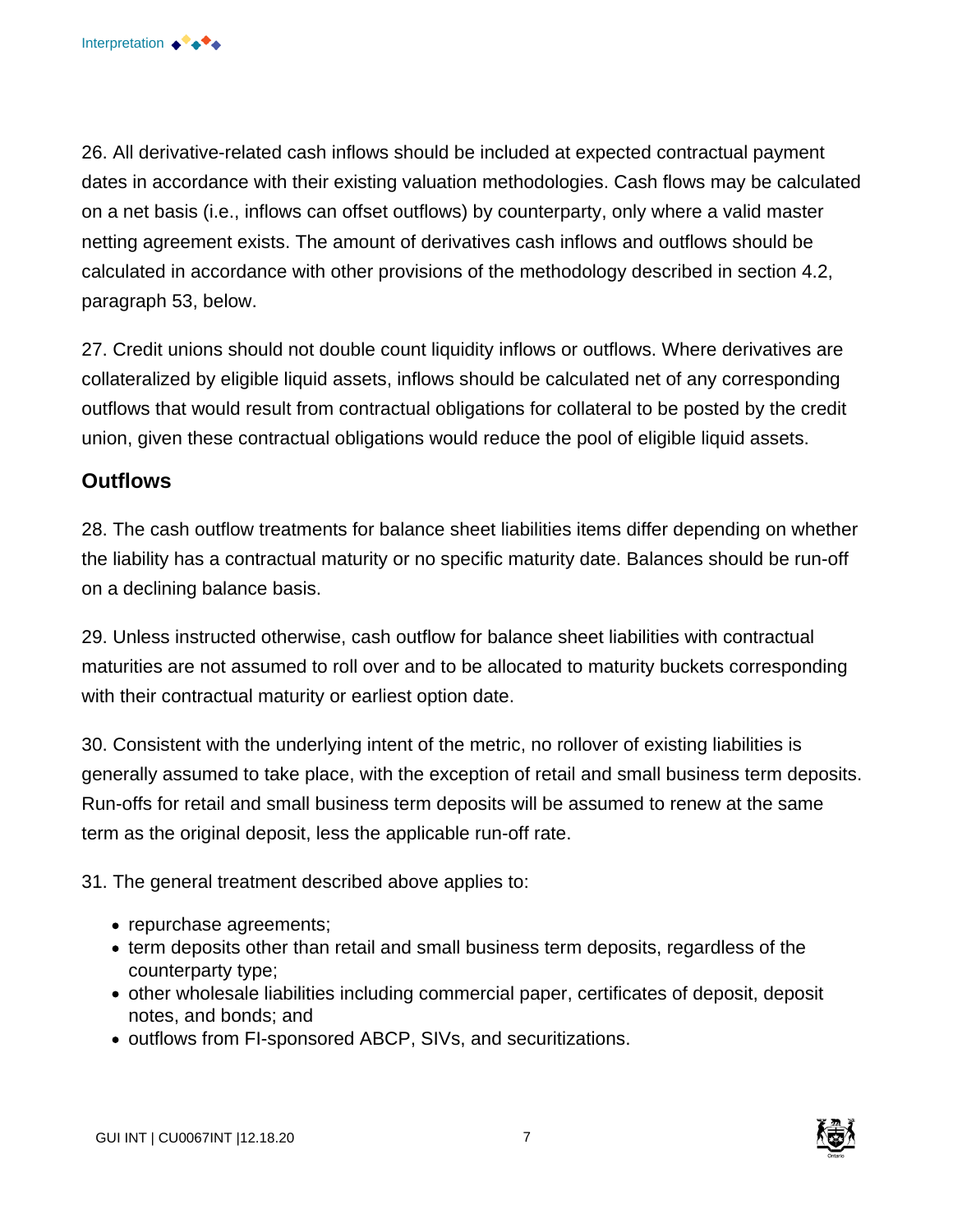# **Deposits**

32. Credit unions have the option to report (a) blended deposit repayment and interest payment outflows or (b) suppress reporting of interest payment outflows as appropriate. Whichever method is adopted must be consistent with reporting of loan payment inflows (Refer paragraph 16). Where amounts cannot be readily determined for any specific category, credit unions must report amounts using the more conservative (higher run offs) category under each funding source. Credit unions may report initial monthly amounts by applying percentage factors based on the most up to date financial year end balances for each category as applicable.

#### **Retail deposits**

33. Retail deposits are deposits placed with a credit union by a natural person or small business. Retail deposits are assumed to renew with a portion of the remaining deposit balance to be run off every time a renewal is assumed to take place. Cashable term deposits are treated as demand deposits at the first member option date.

#### **Stable deposits**

#### **Insured deposits with established relationship or in transactional accounts**

Examples of established relationships include members that also have a loan, line of credit or investments with the credit union. Examples of transactional accounts include accounts where there are automatic regular deposits of salary, pensions or other sources of income. Refer LCR reporting template Lines 12 and 13. Where a credit union is not readily able to identify which retail deposits would qualify as stable deposits under paragraph 35 or 36, it should report the full amount under paragraph 37 or 38. Where a credit union in not readily able to identify which retail deposits would qualify as insured deposits under 37 or 38, it should report the full amount under paragraph 39 - 42 as appropriate**.** 

34. Demand deposits are assigned a run-off of at 3% per month for month 1 and 1% per month for month 2-12 on a declining balance basis.

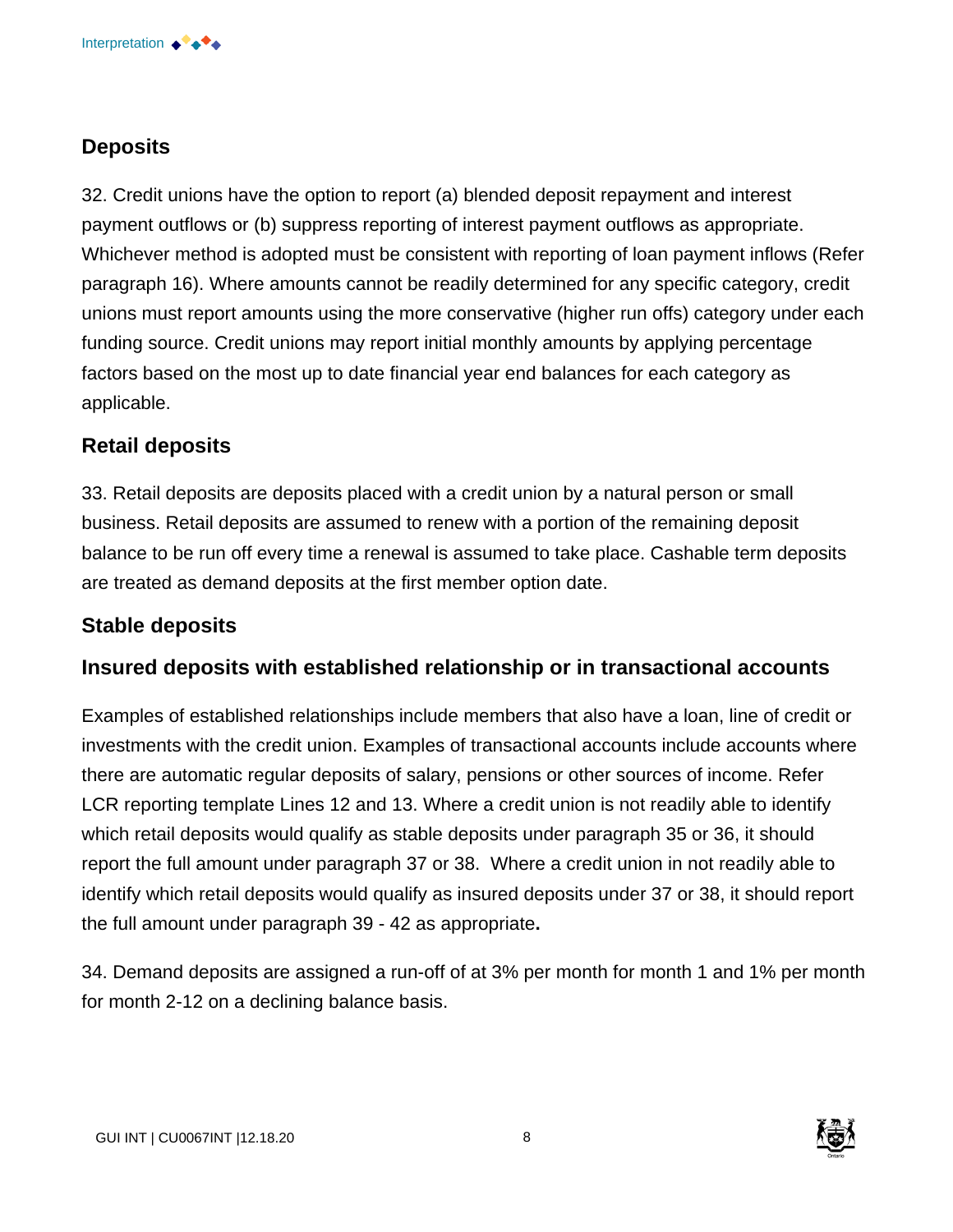35. Term deposits are assigned a run off at 3% at initial maturity with the net balance rolling over to the same term. A run off of 1% is assigned on subsequent renewals, up to month 12.

#### **Other insured deposits**

36. Demand deposits are assigned a run-off of 5% for month 1and 1% per month for month 2 12 on a declining balance basis.

37. Term deposits are assigned a run off 5% at initial maturity with the net balance rolling over to the same term. A run off of 1% is assigned on subsequent renewals, up to month 12.

#### **Less stable deposits Broker deposits**

38. Demand deposits sourced from unaffiliated third-parties or acquired through deposit agents, are assigned a run-off rate of 10% for month 1 and 5% for month 2-12 on a declining basis.

39. Term deposits sourced from unaffiliated third-parties or acquired through deposit agents, are assigned a run-off rate of 10% at initial maturity with the net balance rolling over to the same term. A runoff of 5% is assigned on subsequent renewals, up to month 12.

### **Other uninsured deposits**

40. Demand deposits are assigned a run-off of 10% for month 1 and 5% per month for month 2-12 on a declining balance basis.

41. Term deposits are assigned a runoff of 10% at initial maturity with the net balance rolling over to the same term. A runoff of 5% is assigned on subsequent renewals, up to month 12.

### **Wholesale deposits**

#### **Term Deposits with original term >30 days**

42. All wholesale term deposits with an original term greater than 30 days are assigned a runoff of 100% at the earliest contractual renewal.

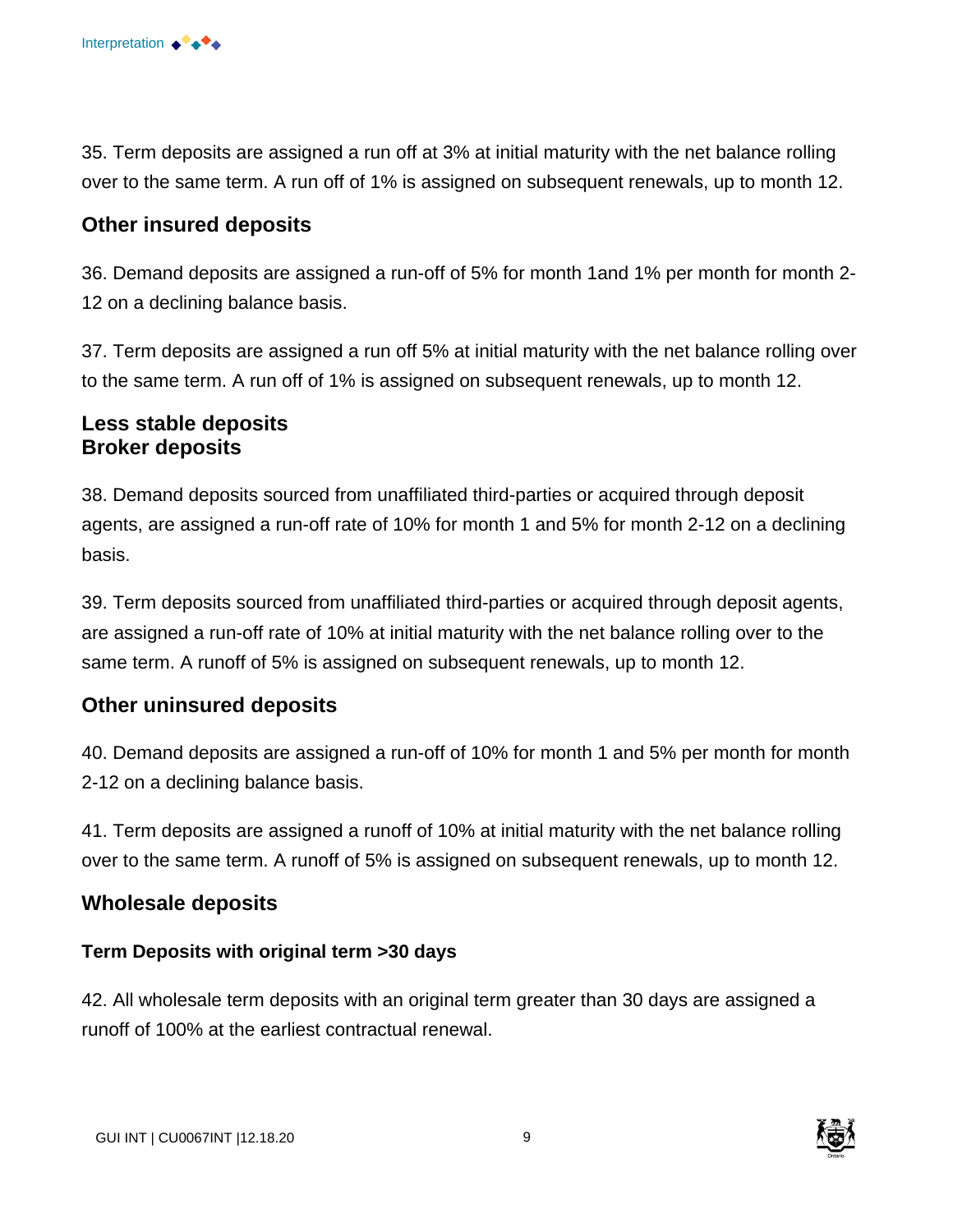#### **Non-Financial Institution – Operational (Insured)**

43. For insured unsecured demand wholesale funding provided by non-small business depositors, where the institution has operational deposits generated by clearing, custody and cash management activities, these deposits are generally assigned a run-off of 3% per month on a declining basis.

#### **Non-Financial Institution – Operational (Uninsured)**

44. For uninsured unsecured demand wholesale funding provided by non-small business depositors, where the institution has operational deposits generated by clearing, custody and cash management activities, these deposits are generally assigned a run-off of 10% for month 1 and 5% per month for month 2-12 on a declining basis.

#### **Non-Financial Institution – Non-Operational (Insured)**

45. For insured unsecured demand wholesale funding provided by non-small business depositors, where the institution has operational deposits generated by clearing, custody and cash management activities, these deposits are generally assigned a run-off of 12.5% for month 1and 5% per month for month 2-12 on a declining basis.

#### **Non-Financial Institution – Non-Operational (Uninsured)**

46. For uninsured unsecured demand wholesale funding provided by non-small business depositors, that are not specifically held for operational purposes are assigned a run-off of 12.5% for month 1 and 10% per month for month 2-12 on a declining basis.

#### **Financial Institutions**

47. All wholesale deposits and other funding from all other counterparties (including financial institutions, securities firms, insurance companies, etc.) that are not specifically held for operational purposes and not included in the above categories run-off are assigned a 100% run off at month 1.

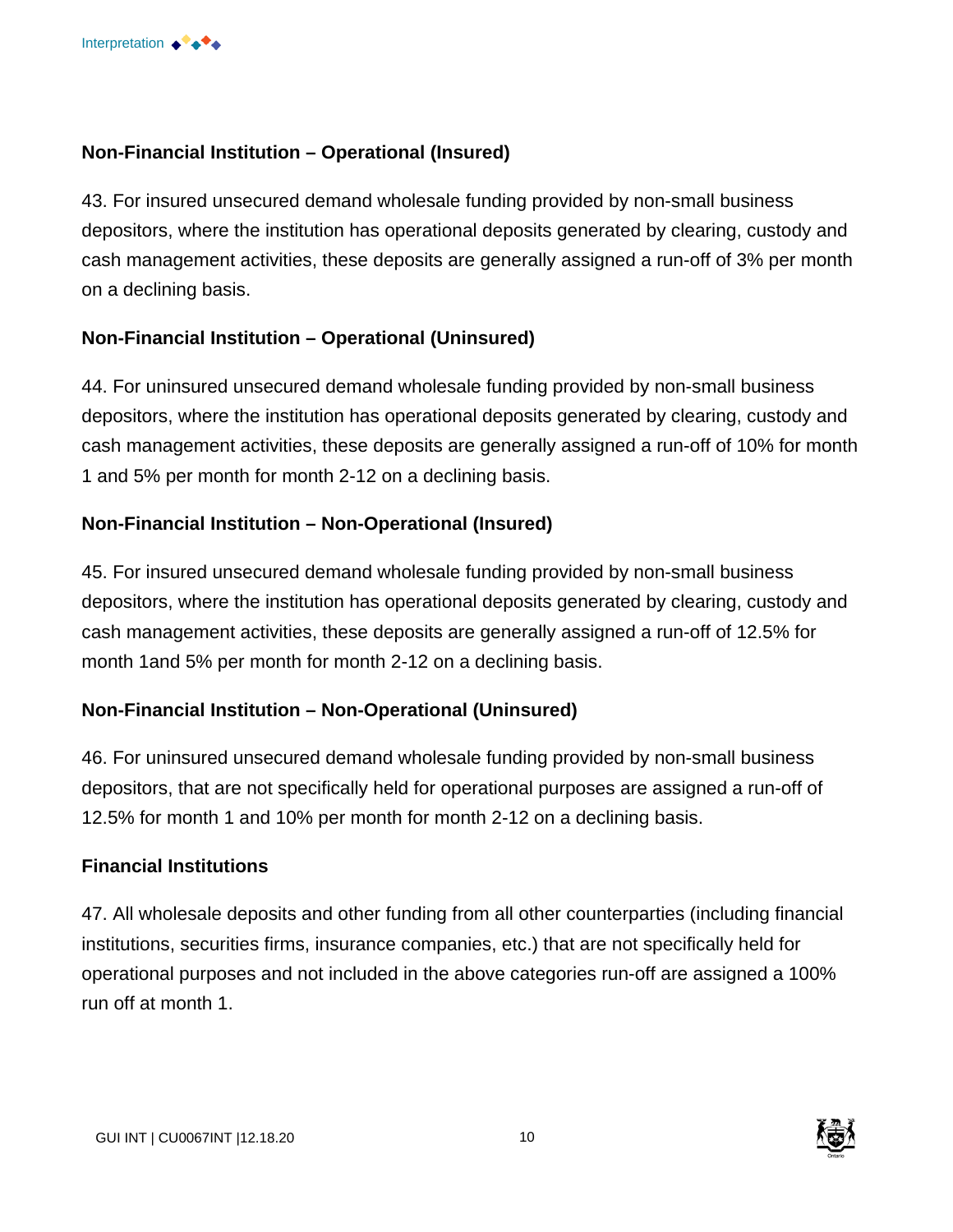#### **Other outflows**

48. Operating/clearing line account balances at Central 1, League or financial institution are expected to remain within their prescribed limits. Repayment of balances in excess of prescribed limits should be reported as an outflow in month 1.

49. Term loans with Central 1, league or financial institution are for cash management purposes, occasional borrowings, assistance with fixed asset purchase, and/or to assist in asset/liability management. Credit unions are expected to repay term loans or other term borrowings in full at maturity date.

50.Cash outflows for other borrowings, including securitization borrowings, are not assumed to roll over and to be reported in full at contractual maturity date.

51. Securities sold short, securities lent and funding guarantees to subsidiaries and branches should all be assumed to have immediate cash outflows (i.e., first maturity bucket) of principal.

52. All derivative-related cash outflows should be included at the expected contractual payment dates in accordance with their existing valuation methodologies. Cash flows may be calculated on a net basis (i.e., inflows can offset outflows) by counterparty, only where a valid master netting agreement exists. Options should be assumed to be exercised when they are 'in the money' to the option buyer. Credit unions should not double count liquidity inflows or outflows. Where derivative payments are collateralized by eligible liquid assets, outflows should be calculated net of any corresponding inflows that would result from contractual obligations for collateral to be provided to the credit union; this is conditioned on the credit union being legally entitled and operationally capable to re-use the collateral in new cash raising transactions once the collateral is received.

53. Other balance sheet liabilities not mentioned above are to be reported in the NCCF, but no cash outflow value is attributed to them.

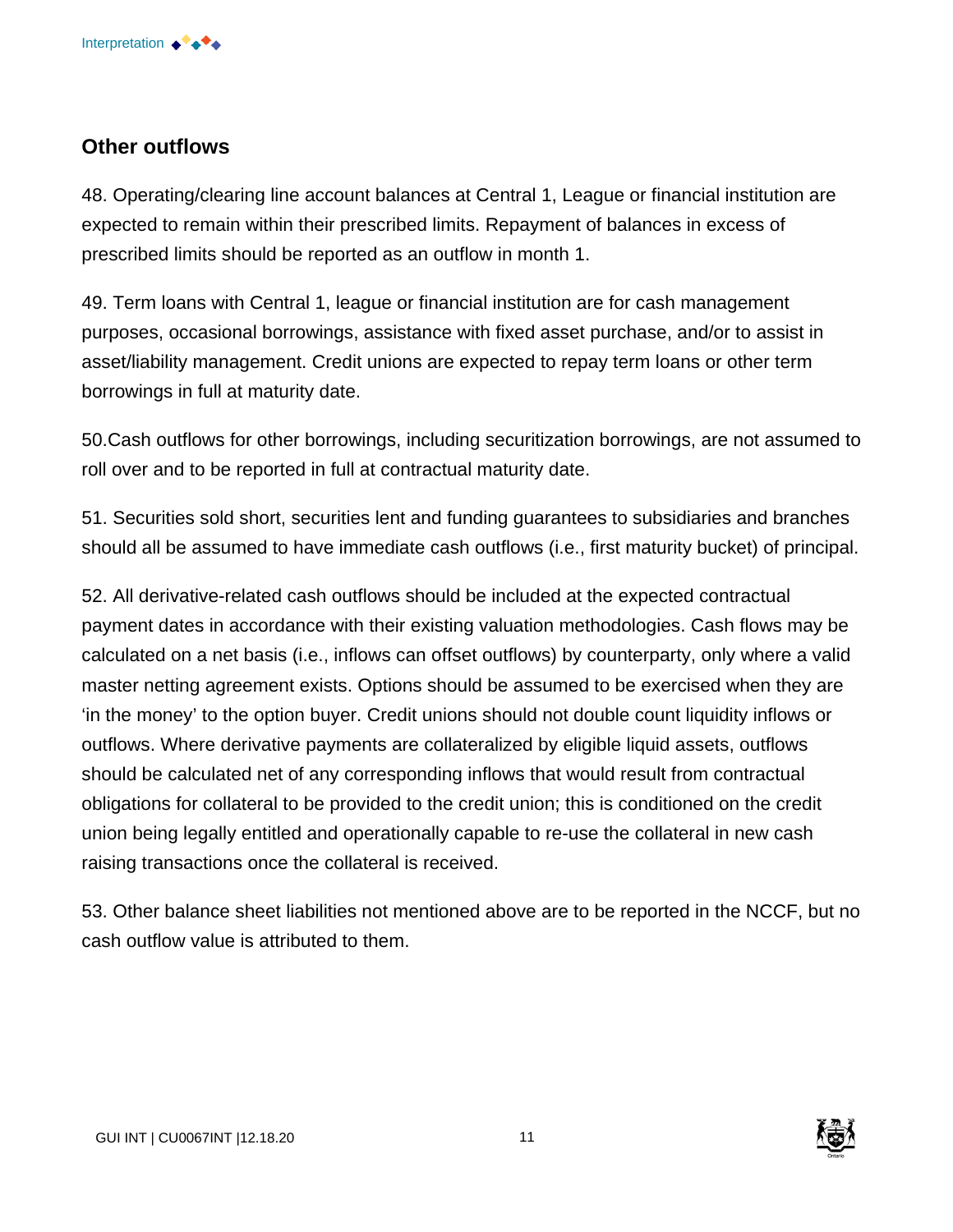

# **Equity**

54. Cash outflows for equity are assumed to occur at 100% in the greater than 12 month time bucket.

#### **Memo items - commitments**

55. Off-balance sheet funding guarantees are defined as explicit contractual agreements or obligations to extend funds at a future date to retail or wholesale counterparties. For purposes of the NCCF, these facilities only include contractually irrevocable ("committed") or conditionally revocable agreements to extend funds in the future to third-parties, and will be reported in the NCCF template but will not be included as outflows.

# **Effective date and future review**

This Interpretation Guidance became effective on January 1, 2021 and will be reviewed no later than January 1, 2024.

# **About this guidance**

This document is consistent with FSRA's Guidance Framework. As Interpretation Guidance, it describes FSRA's view of requirements under its legislative mandate (i.e. legislation, regulations and rules) so that non-compliance can lead to enforcement or supervisory action. Visit [FSRA's Guidance Framework](https://www.fsrao.ca/regulation/guidance/fsra-guidance-framework) to learn more.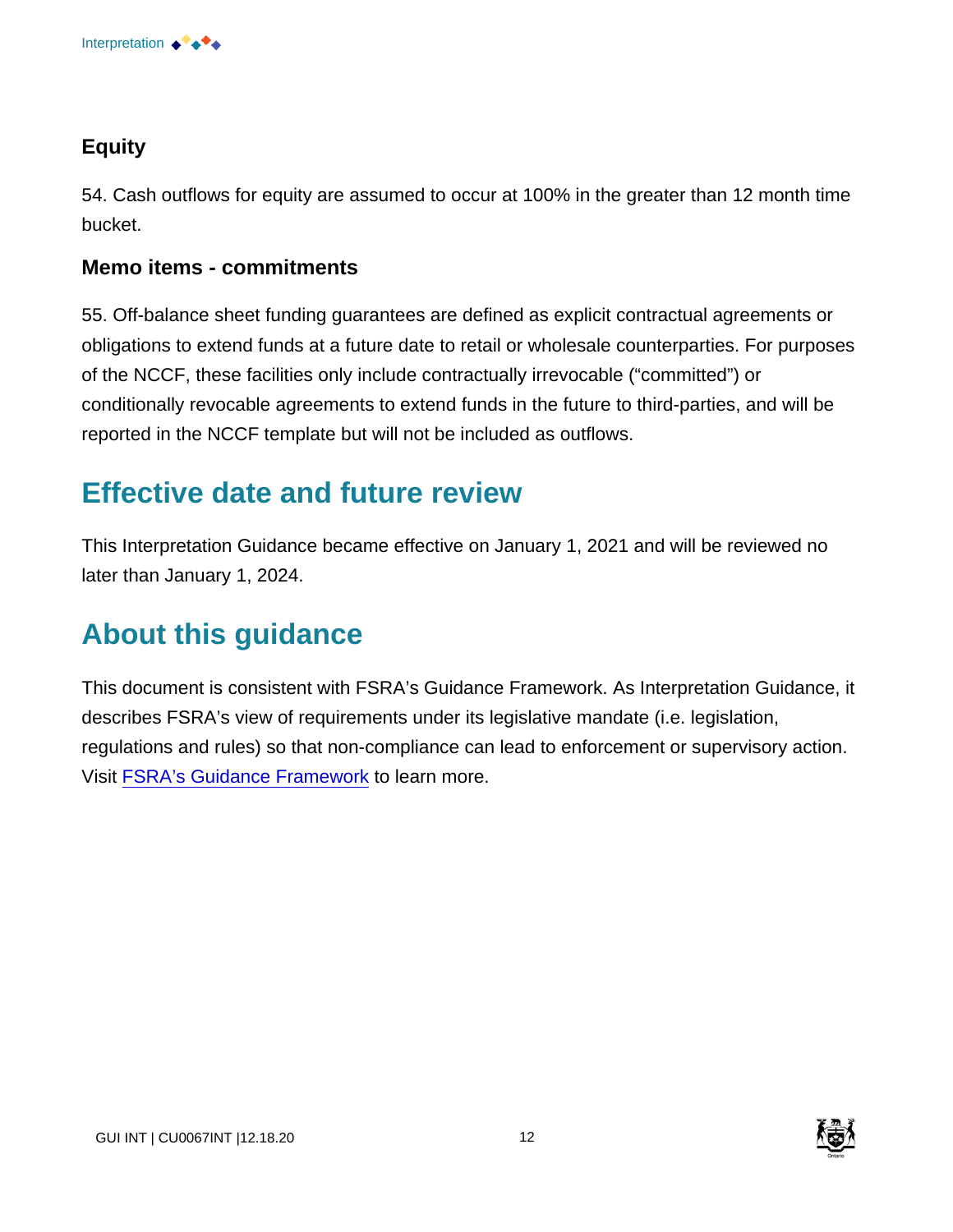# **Appendices and reference**

# **Appendix 1: securities haircuts table**

| <b>RATING</b>       | <b>Equivalent Credit Rating</b> |
|---------------------|---------------------------------|
| <b>High Rated</b>   | AA- / Aa3 to AAA / Aaa          |
| <b>Medium Rated</b> | $A$ -/A2 to $A+$ / A1           |
| <b>Low Rated</b>    | D to BBB+/Baa1 or not rated     |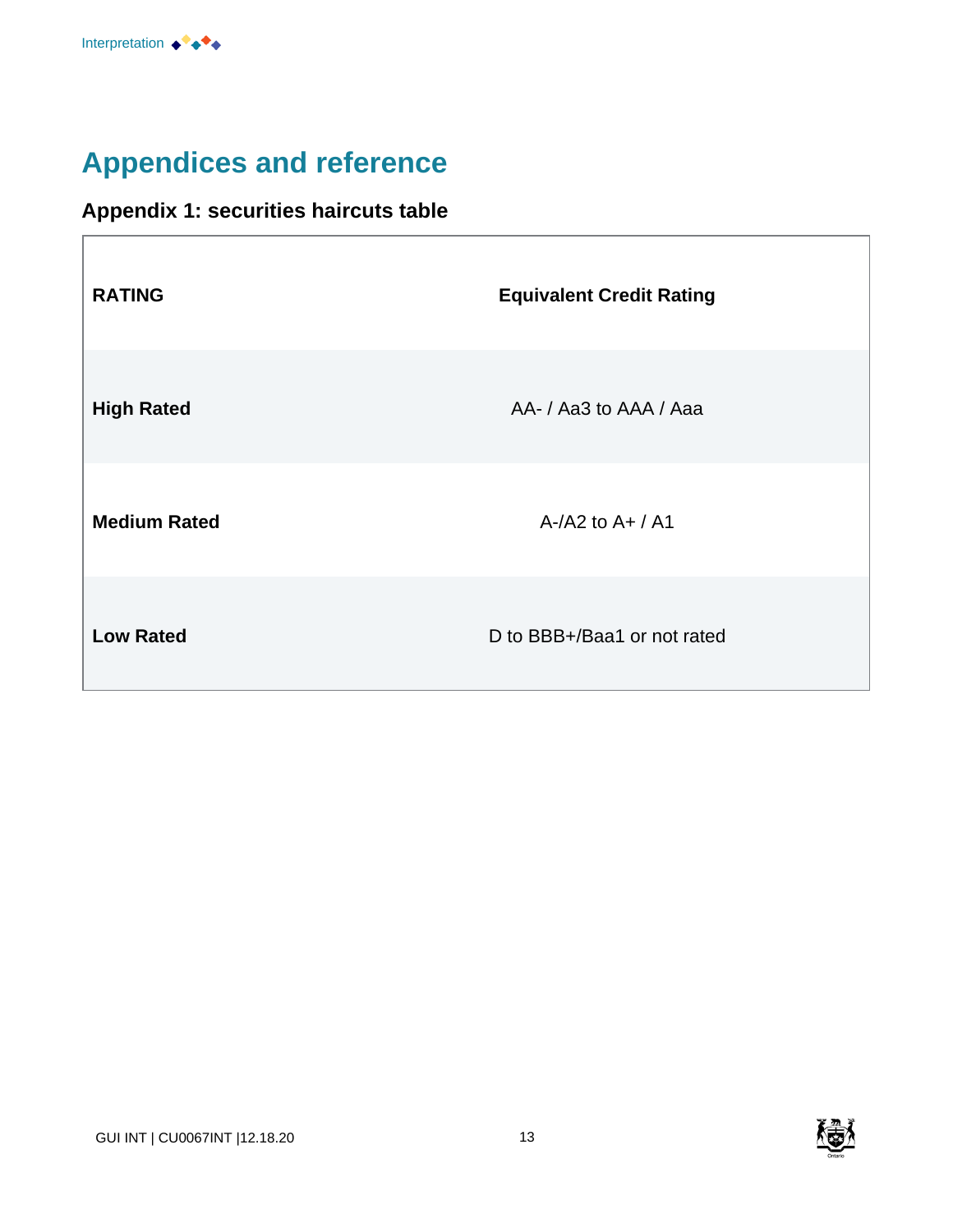

# **High Rated Government Securities**

| <b>Securities</b>                                          | <b>Haircut</b> |
|------------------------------------------------------------|----------------|
| Sovereign & Central Bank Government<br><b>Securities</b>   | 0.5%           |
| State, Provincial & Agency Government<br><b>Securities</b> | 1.5%           |
| <b>State Municipal Government Securities</b>               | 5.0%           |

### **Medium Rated Government Securities**

| <b>Securities</b>                                          | <b>Haircut</b> |
|------------------------------------------------------------|----------------|
| Sovereign & Central Bank Government<br><b>Securities</b>   | 10.0%          |
| State, Provincial & Agency Government<br><b>Securities</b> | 13.0%          |
| <b>State Municipal Government Securities</b>               | 20.0%          |

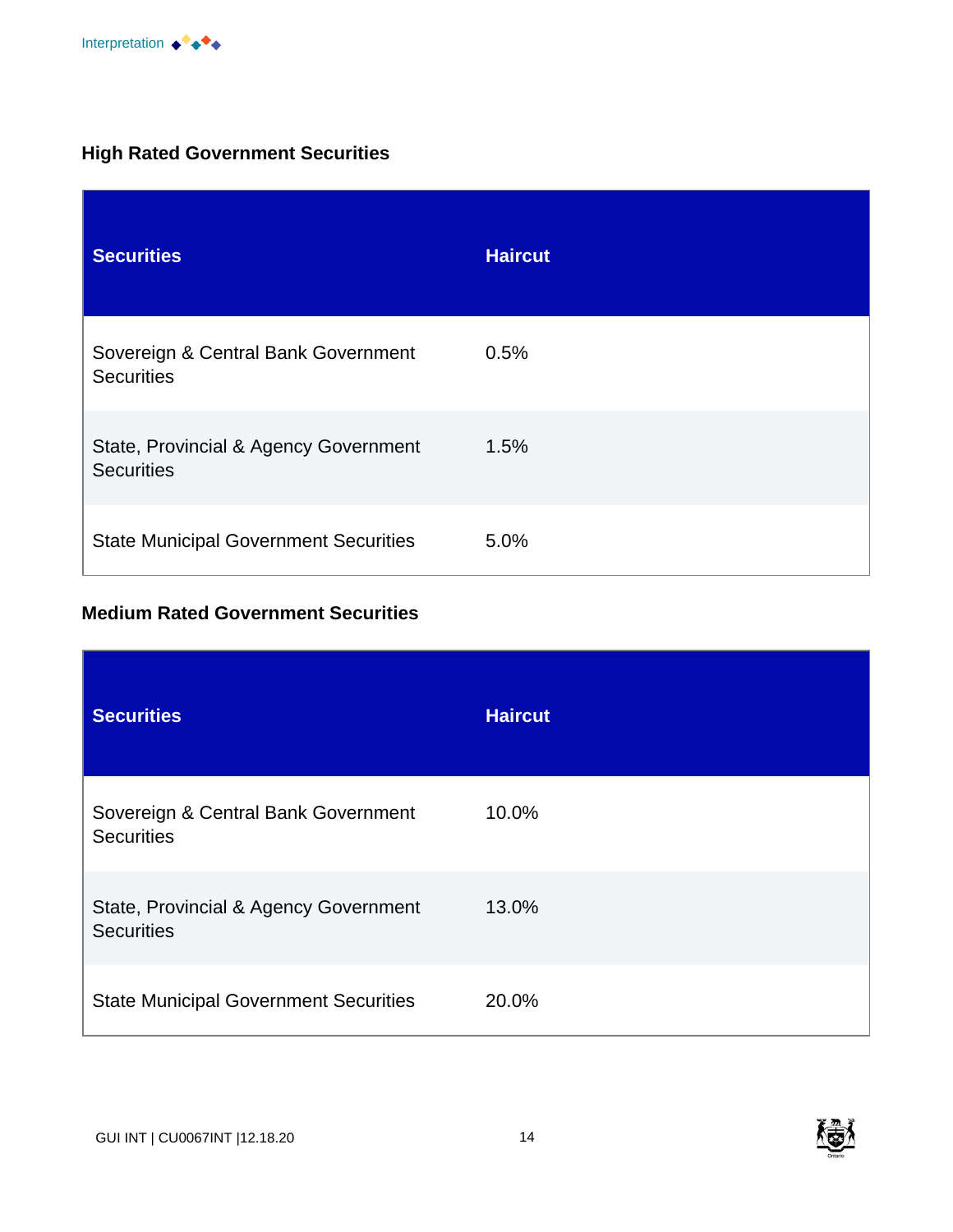

#### **Non-FI Issued Corporate Bonds and Paper (High rated)**

| <b>Securities</b>                                       | <b>Haircut</b> |
|---------------------------------------------------------|----------------|
| Non-FI issued unsecured bonds and paper<br>(High rated) | 5.0%           |
| Non-FI issued covered bonds (High rated)                | 5.0%           |

#### **FI Issued Corporate bonds and Paper (High Rated)**

| <b>Securities</b>                                   | <b>Haircut</b> |
|-----------------------------------------------------|----------------|
| FI issued unsecured bonds and paper (High<br>rated) | 9.0%           |
| FI issued covered bonds (High rated)                | 9.0%           |

# **Non-FI Issued Corporate Bonds and Papers (Medium Rated)**

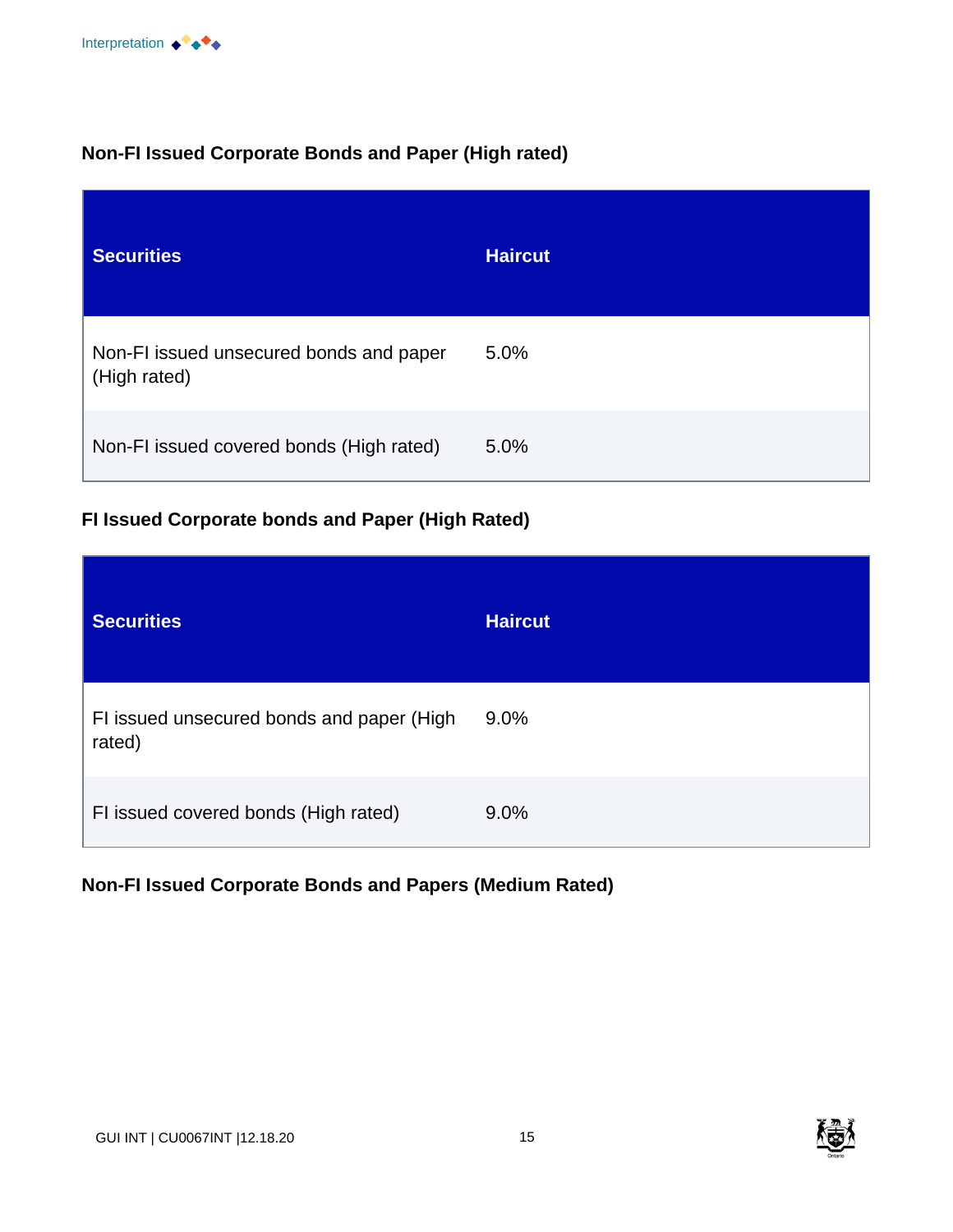

| <b>Securities</b>                                         | <b>Haircut</b> |
|-----------------------------------------------------------|----------------|
| Non-FI issued unsecured bonds and paper<br>(Medium rated) | 10.0%          |
| FI issued covered bonds (High rated)                      | 10.0%          |

# **Non-FI Issued Corporate Bonds and Papers (Medium Rated)**

| <b>Securities</b>                                         | <b>Haircut</b> |
|-----------------------------------------------------------|----------------|
| Non-FI issued unsecured bonds and paper<br>(Medium rated) | 10.0%          |
| FI issued covered bonds (High rated)                      | 10.0%          |

# **FI Issued Corporate Bonds and Paper (Medium rated)**

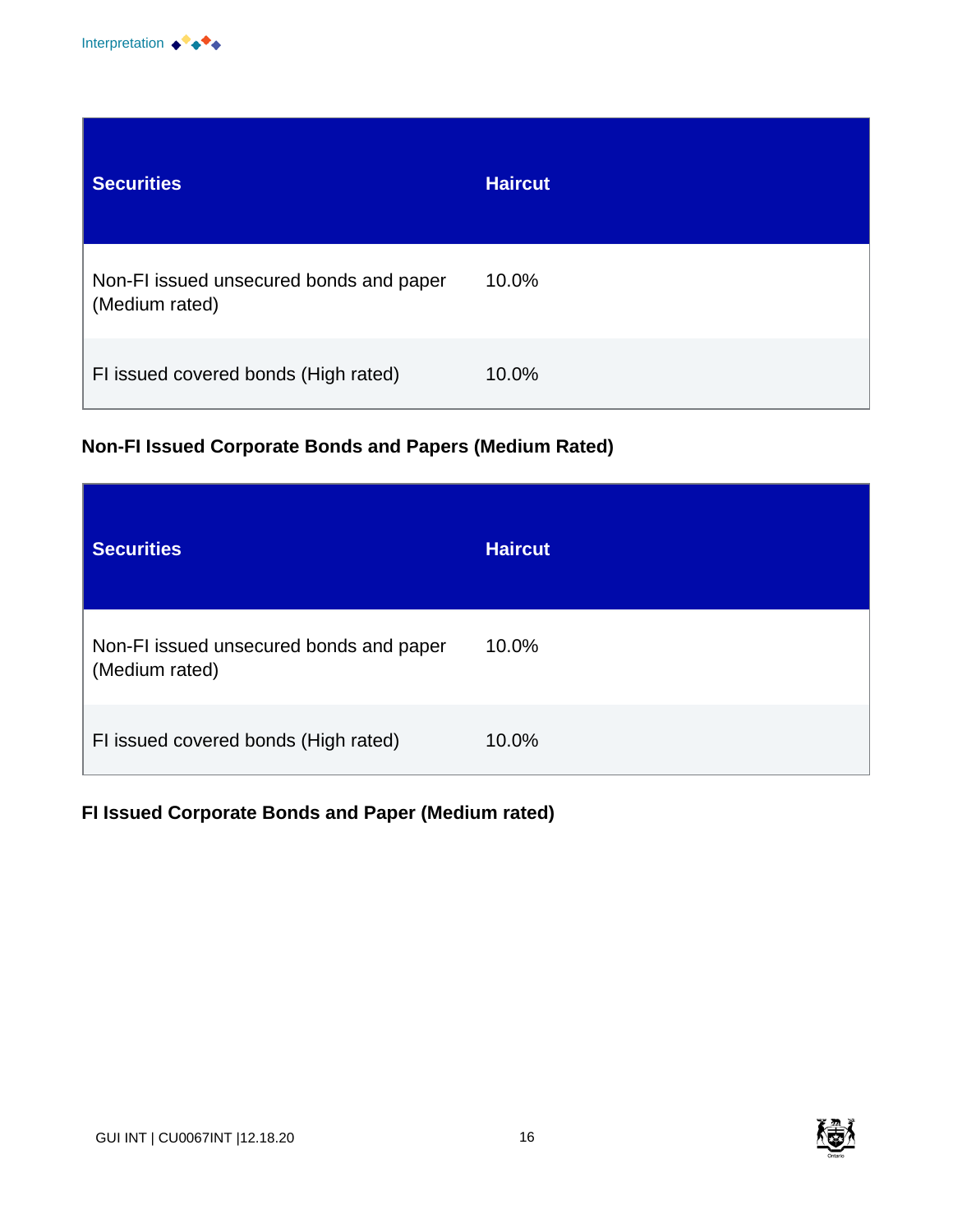

| <b>Securities</b>                                     | <b>Haircut</b> |
|-------------------------------------------------------|----------------|
| FI issued unsecured bonds and paper<br>(Medium rated) | 11.0%          |
| FI issued covered bonds (Medium rated)                | 11.0%          |
| Non-FI Issued ABCP (High rated) (Note 1)              | 7.5%           |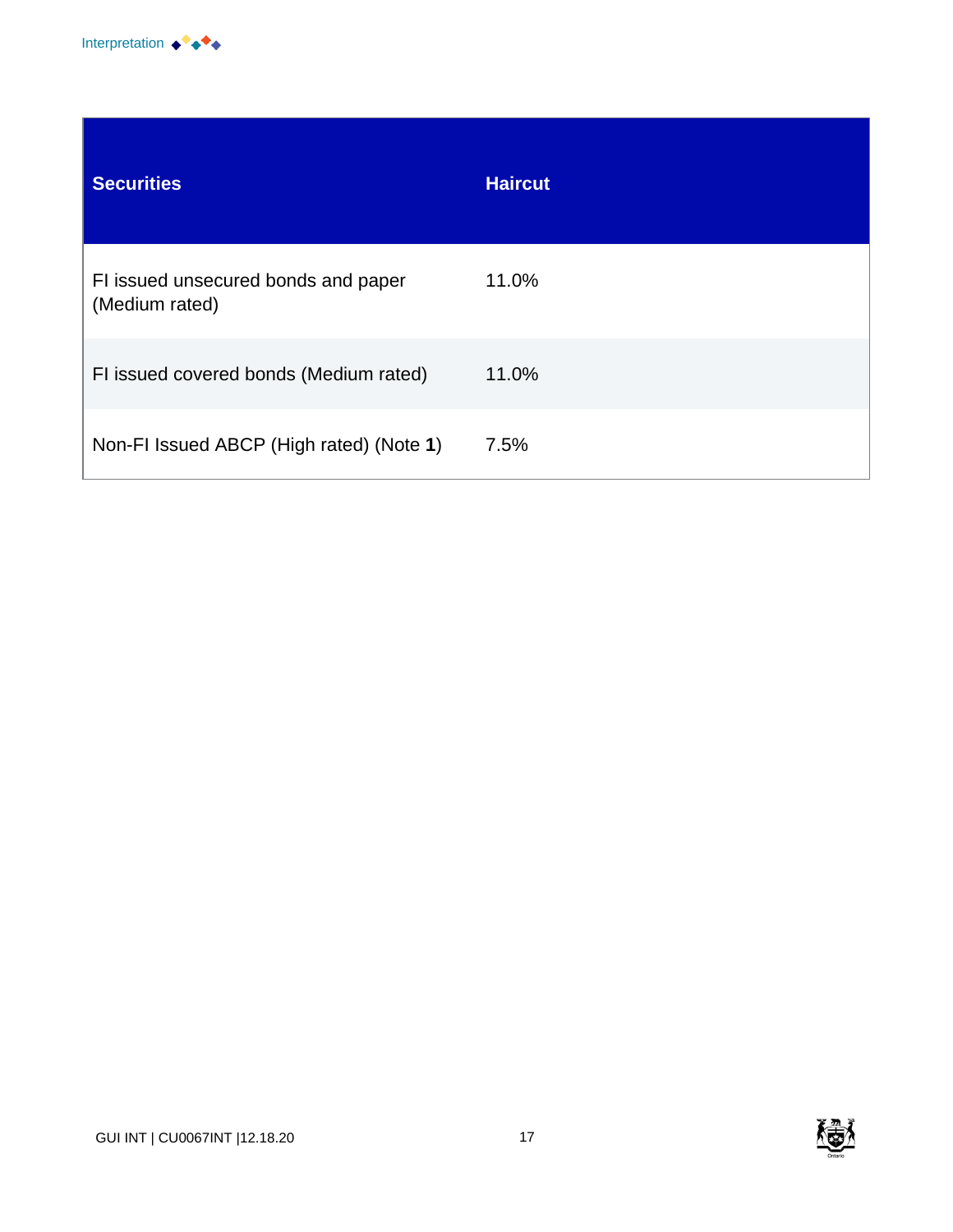# **FI Issued ABS and ABCP (High rated)**

| <b>Securities</b>           | <b>Haircut</b> |
|-----------------------------|----------------|
| FI issued ABCP (High rated) | 7.5%           |
| For all other securities    | 100%           |
|                             |                |
| <b>Securities</b>           | <b>Haircut</b> |
| FI issued ABCP (High rated) | 7.5%           |

# **Loans**

#### **Securitised Residential Mortgages**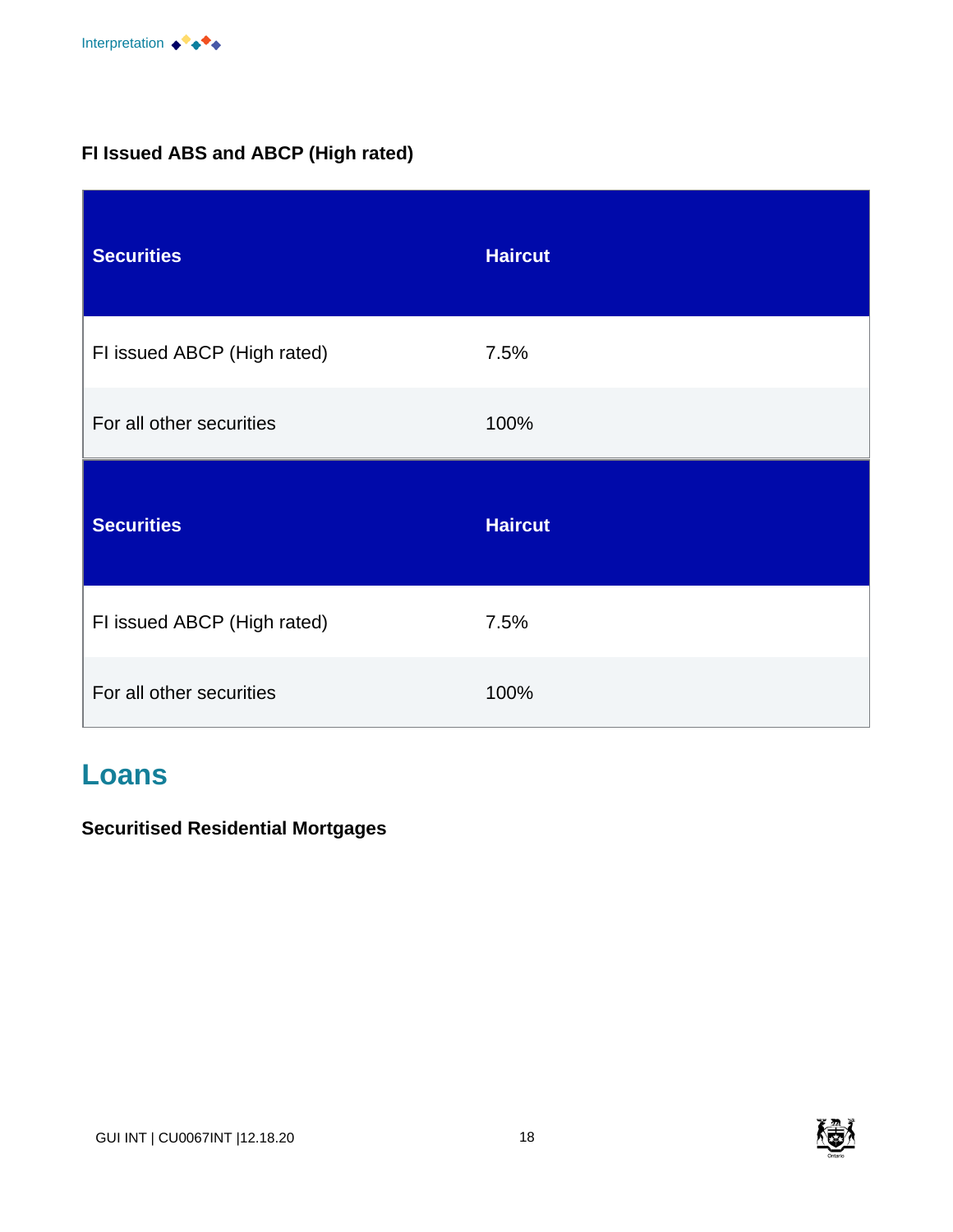

| <b>Securities</b>                                         | <b>Haircut</b> |
|-----------------------------------------------------------|----------------|
| <b>EULA Securitised Res Mort (Balance at</b><br>Maturity) | 4.0%           |
| <b>EULA Securitised Res Mort (Payments)</b>               | 4.0%           |

#### **Securitised Commercial Mortgages**

| <b>Securities</b>                                          | <b>Haircut</b> |
|------------------------------------------------------------|----------------|
| <b>EULA Securitised Coml Mort (Balance at</b><br>Maturity) | 4.0%           |
| <b>EULA Securitised Coml Mort (Payments)</b>               | 4.0%           |

#### **Note 1.**

For "non-FI/FI Issued ABCP (High rated)", only ABCPs accepted at the central banks in Canada and U.S. are eligible for the 7.5% haircut noted above.



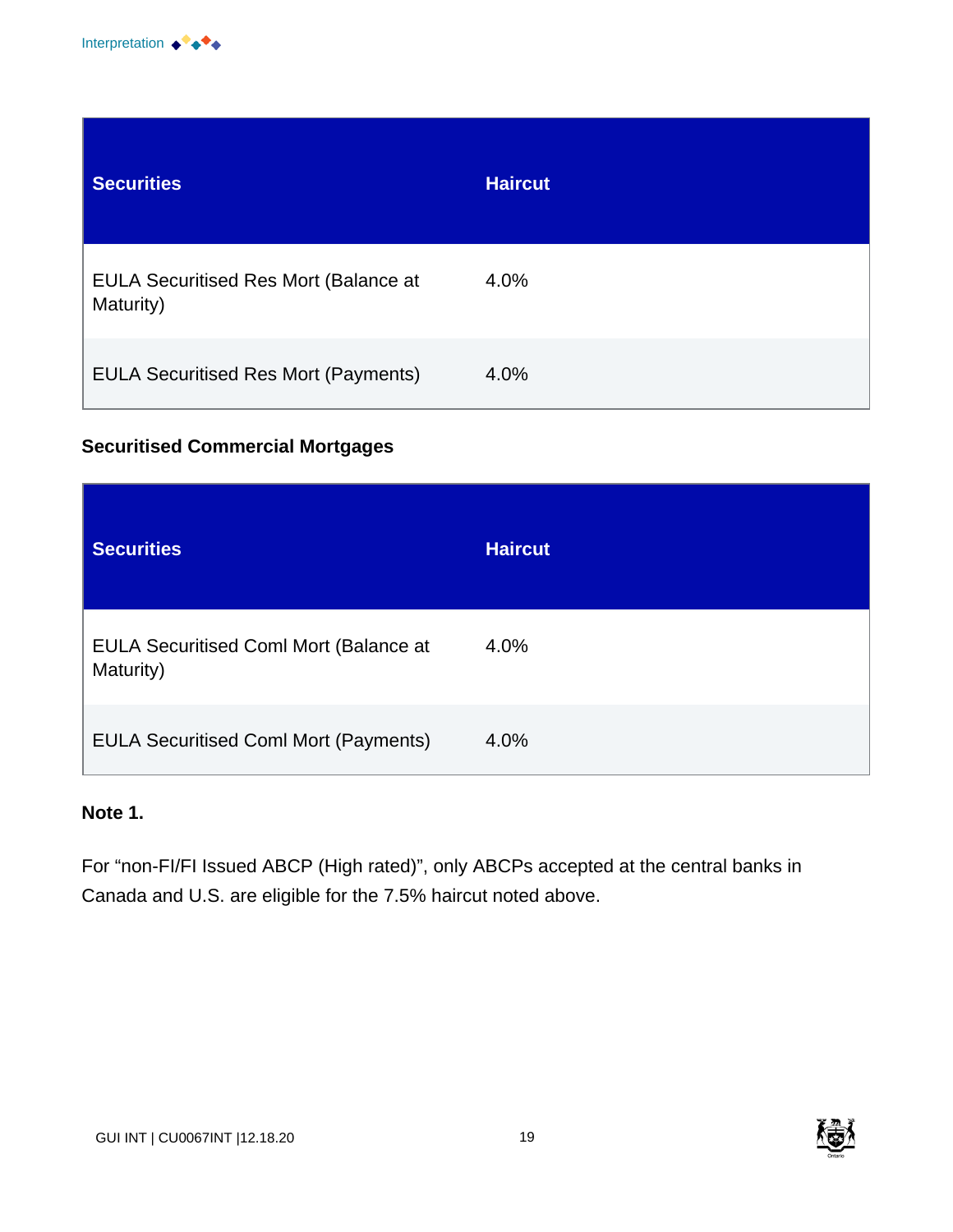# **Appendix 2: Summary run-off rates and assumptions**

#### **Reference: Eligible Unencumbered Liquid Assets**

(Haircuts are prescribed in the Securities Haircut Table – Appendix 1)

| <b>Assets</b>                                                |                                                     | <b>Inflow</b>                                                                                    |                                             |
|--------------------------------------------------------------|-----------------------------------------------------|--------------------------------------------------------------------------------------------------|---------------------------------------------|
| <b>Balance Sheet Items</b>                                   | <b>Assumptions: Month 1</b><br>or initial maturity  | <b>Assumptions: 2-12 or</b><br>subsequent maturities                                             | <b>Assumptions: &gt;12</b><br><b>Months</b> |
| NHA MBS (includes<br>purchased MBS and<br>created/market MBS | 100% in month 1<br>after applicable<br>haircut (4%) | Haircut (4%) of<br>maturing inflows is<br>recognized in<br>contractual maturity<br>time buckets. |                                             |
| Other                                                        | 100% in month 1<br>after applicable<br>haircut      | Haircut amount is<br>recognized at<br>contractual maturity<br>time                               |                                             |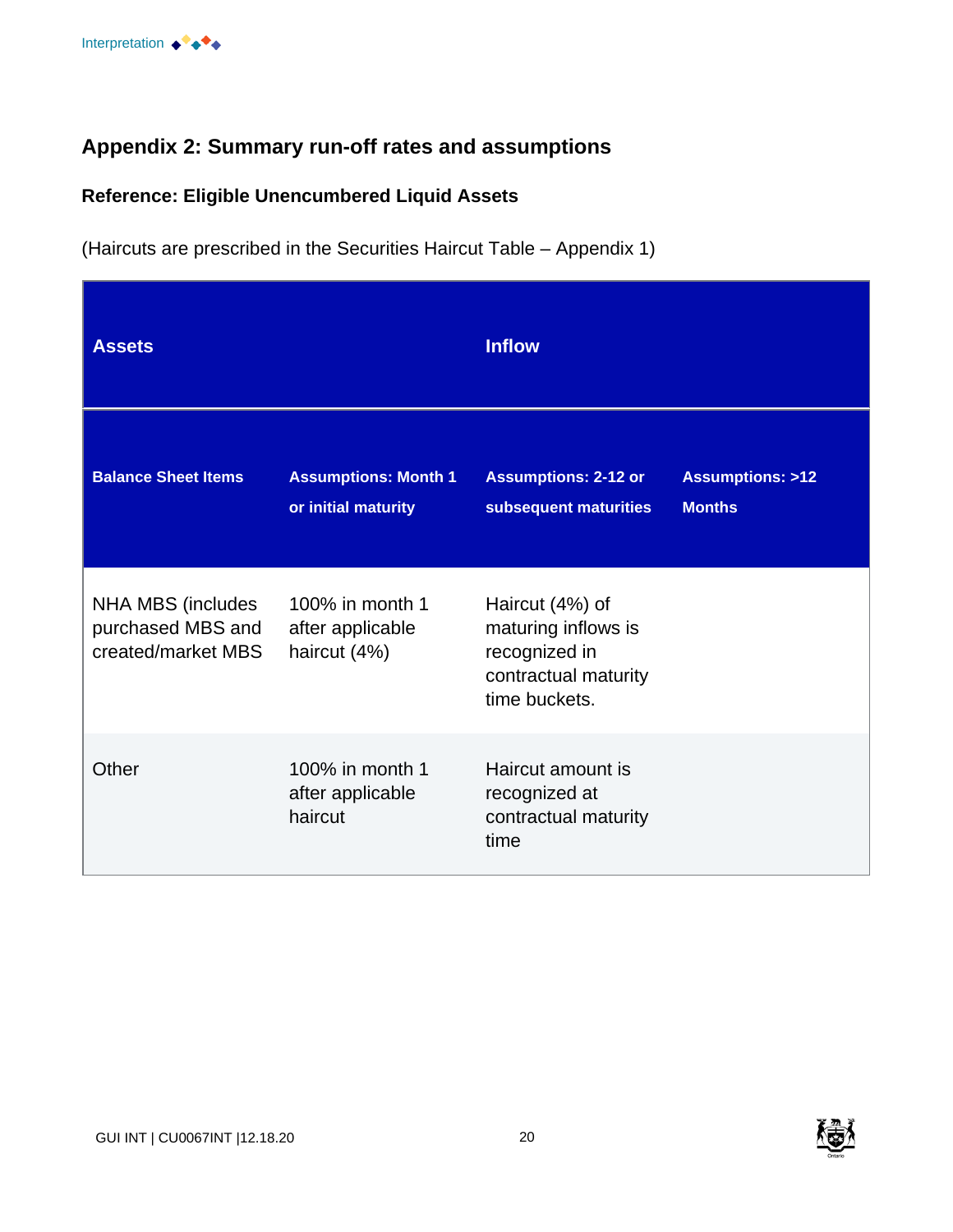

# **Reference: Eligible Unencumbered Liquid Assets**

(Haircuts are prescribed in the Securities Haircut Table – Appendix 1)

| <b>Assets</b>                                                |                                                     | <b>Inflow</b>                                                                                    |                                             |
|--------------------------------------------------------------|-----------------------------------------------------|--------------------------------------------------------------------------------------------------|---------------------------------------------|
| <b>Balance Sheet Items</b>                                   | <b>Assumptions: Month 1</b><br>or initial maturity  | <b>Assumptions: 2-12 or</b><br>subsequent maturities                                             | <b>Assumptions: &gt;12</b><br><b>Months</b> |
| NHA MBS (includes<br>purchased MBS and<br>created/market MBS | 100% in month 1<br>after applicable<br>haircut (4%) | Haircut (4%) of<br>maturing inflows is<br>recognized in<br>contractual maturity<br>time buckets. |                                             |
| Other                                                        | 100% in month 1<br>after applicable<br>haircut      | Haircut amount is<br>recognized at<br>contractual maturity<br>time                               |                                             |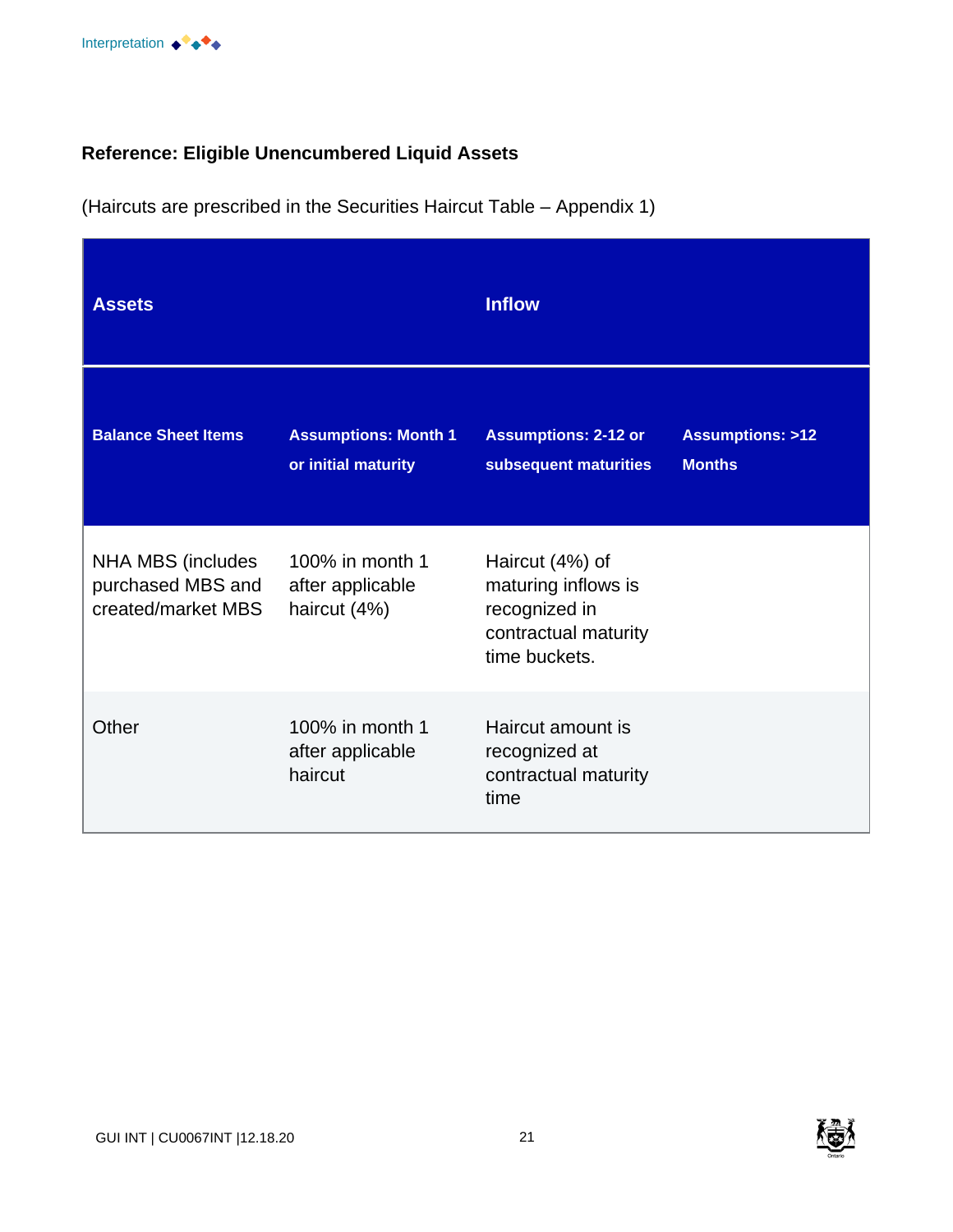#### **Reference: Other Cash and Investments**

| <b>Assets</b>                                         |                                                                | <b>Inflow</b>                                                                                 |                                   |
|-------------------------------------------------------|----------------------------------------------------------------|-----------------------------------------------------------------------------------------------|-----------------------------------|
| <b>Balance Sheet</b><br><b>Items</b>                  | <b>Assumptions: Month 1 or</b><br>initial maturity             | <b>Assumptions: 2-12 or</b><br>subsequent maturities                                          | <b>Assumptions:</b><br>>12 Months |
| Deposits at<br><b>Other Financial</b><br>Institutions | 100%                                                           | Haircut (4%) of maturing<br>inflows is recognized in<br>contractual maturity time<br>buckets. |                                   |
| Other securities                                      | 100% at contractual<br>maturity or the earliest<br>option date | Haircut amount is<br>recognized at contractual<br>maturity time                               |                                   |
| Other<br>Investments                                  | Cash inflow for dividend<br>on declaration date.               |                                                                                               | 100% $>12$ mths                   |

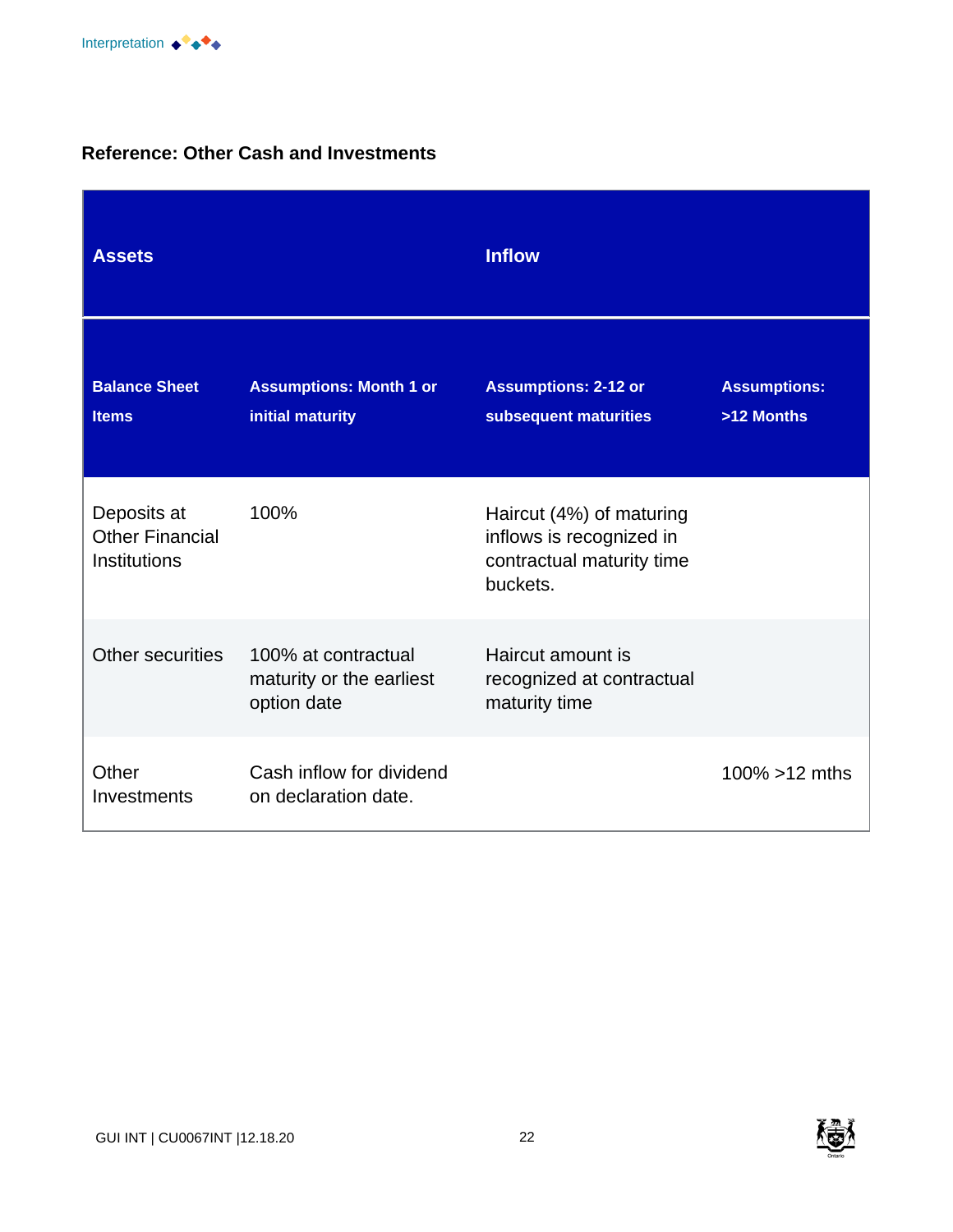# **Reference: Performing Loans – Personal and Commercial**

| <b>Assets</b>                                     |                                                                                                                                                                                                                | <b>Inflow</b>                                        |                                             |
|---------------------------------------------------|----------------------------------------------------------------------------------------------------------------------------------------------------------------------------------------------------------------|------------------------------------------------------|---------------------------------------------|
| <b>Balance Sheet Items</b>                        | <b>Assumptions: Month 1</b><br>or initial maturity                                                                                                                                                             | <b>Assumptions: 2-12 or</b><br>subsequent maturities | <b>Assumptions: &gt;12</b><br><b>Months</b> |
| Mortgages (Balance<br>at Maturity)                | 100% rollover at<br>contractual maturity<br>with <b>NO</b> inflow.                                                                                                                                             |                                                      |                                             |
| Mortgages<br>(Payments)                           | Contractual<br>amortization<br>payments are<br>recognized as<br>inflows in each<br>period. Inflows from<br>payments for month<br>1 will be recognized<br>as the same inflows<br>for month 2-12 time<br>buckets |                                                      |                                             |
| Securitized<br>Mortgages (Balance<br>at Maturity) | No rollover, 100% at<br>contractual maturity.                                                                                                                                                                  |                                                      |                                             |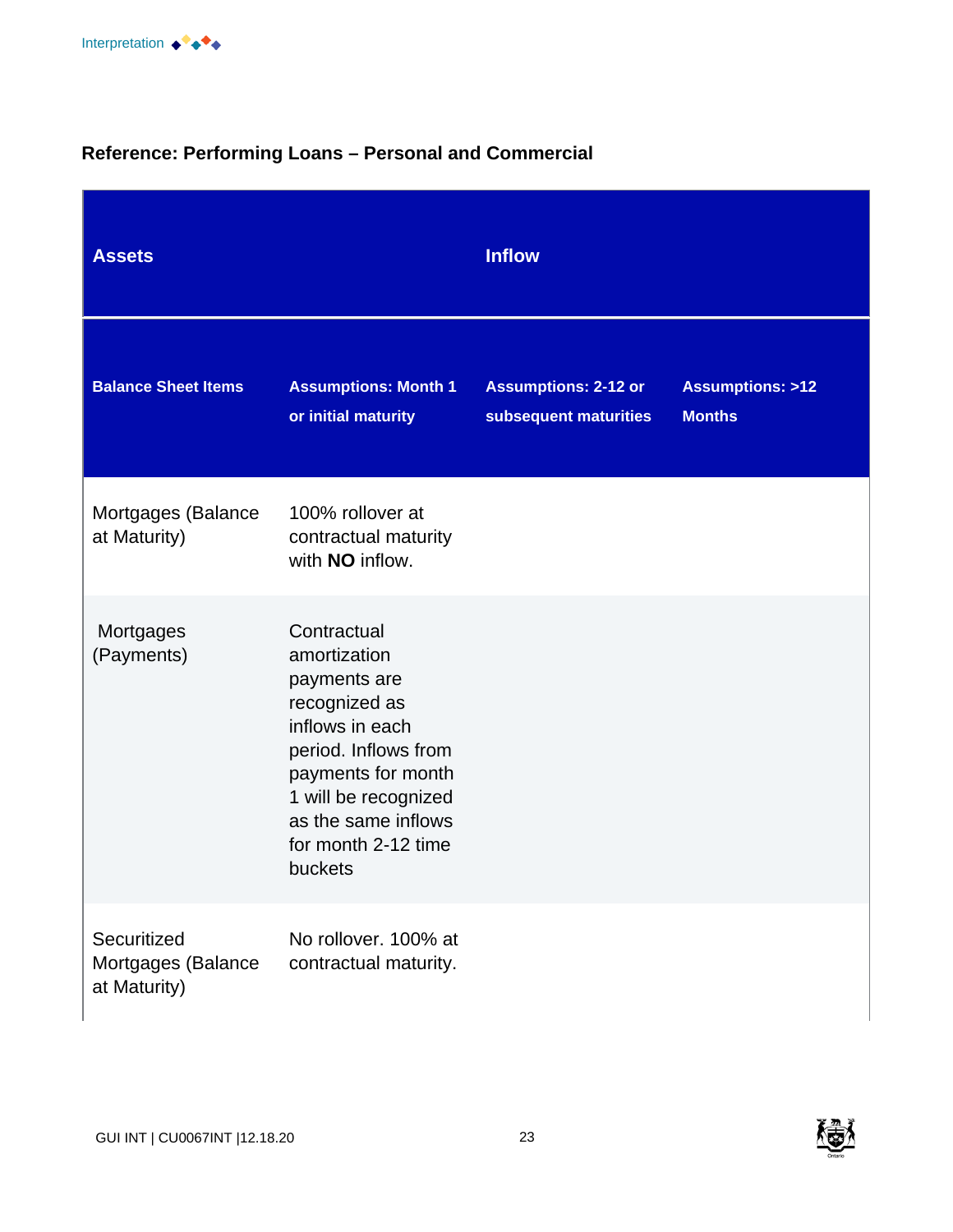

| <b>Balance Sheet Items</b>             | <b>Assumptions: Month 1</b><br>or initial maturity                                                                                                                       | <b>Assumptions: 2-12 or</b><br>subsequent maturities | <b>Assumptions: &gt;12</b><br><b>Months</b> |
|----------------------------------------|--------------------------------------------------------------------------------------------------------------------------------------------------------------------------|------------------------------------------------------|---------------------------------------------|
| Securitized<br>Mortgages<br>(Payments) | No rollover, 100% at<br>contractual maturity.                                                                                                                            |                                                      |                                             |
| <b>Term Loans</b>                      | Contractual<br>amortization<br>payments are<br>recognized as<br>inflows in each<br>period. 100% at<br>contractual maturity.<br>No rollover at<br>maturity assumed.       |                                                      |                                             |
| Line of Credit                         | 100% at contractual<br>maturity. No rollover<br>at maturity<br>assumed. Include<br>specified minimum<br>payments only for<br>Line of Credit with<br>no specific maturity |                                                      |                                             |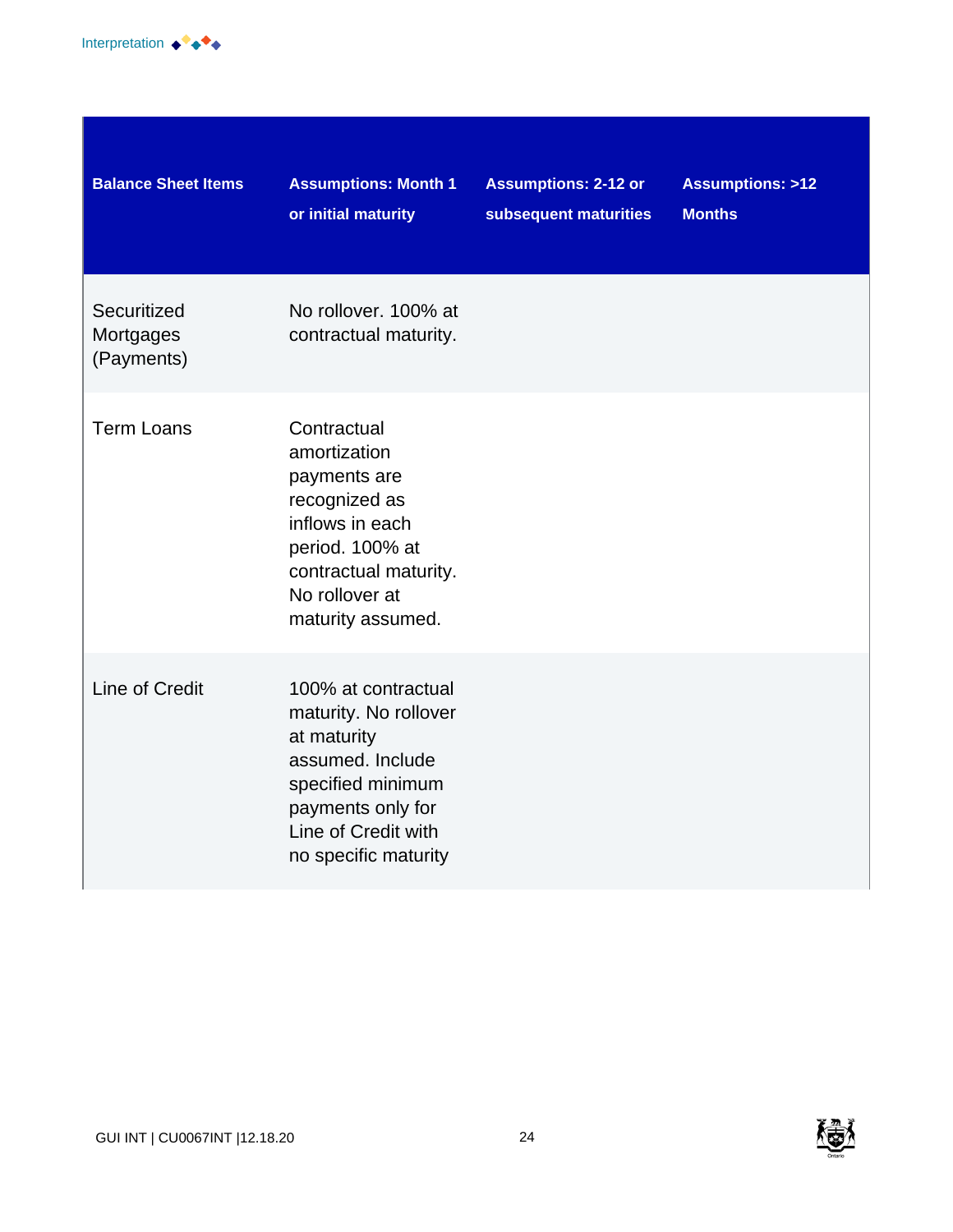

| <b>Balance Sheet Items</b> | <b>Assumptions: Month 1</b>                                                                                                                                       | <b>Assumptions: 2-12 or</b> | <b>Assumptions: &gt;12</b> |
|----------------------------|-------------------------------------------------------------------------------------------------------------------------------------------------------------------|-----------------------------|----------------------------|
|                            | or initial maturity                                                                                                                                               | subsequent maturities       | <b>Months</b>              |
| Leases and Other           | Contractual<br>amortization<br>payments are<br>recognized as<br>inflows in each<br>period 100% at<br>contractual maturity;<br>No rollover at<br>maturity assumed. |                             |                            |

#### **Reference: Other Assets**



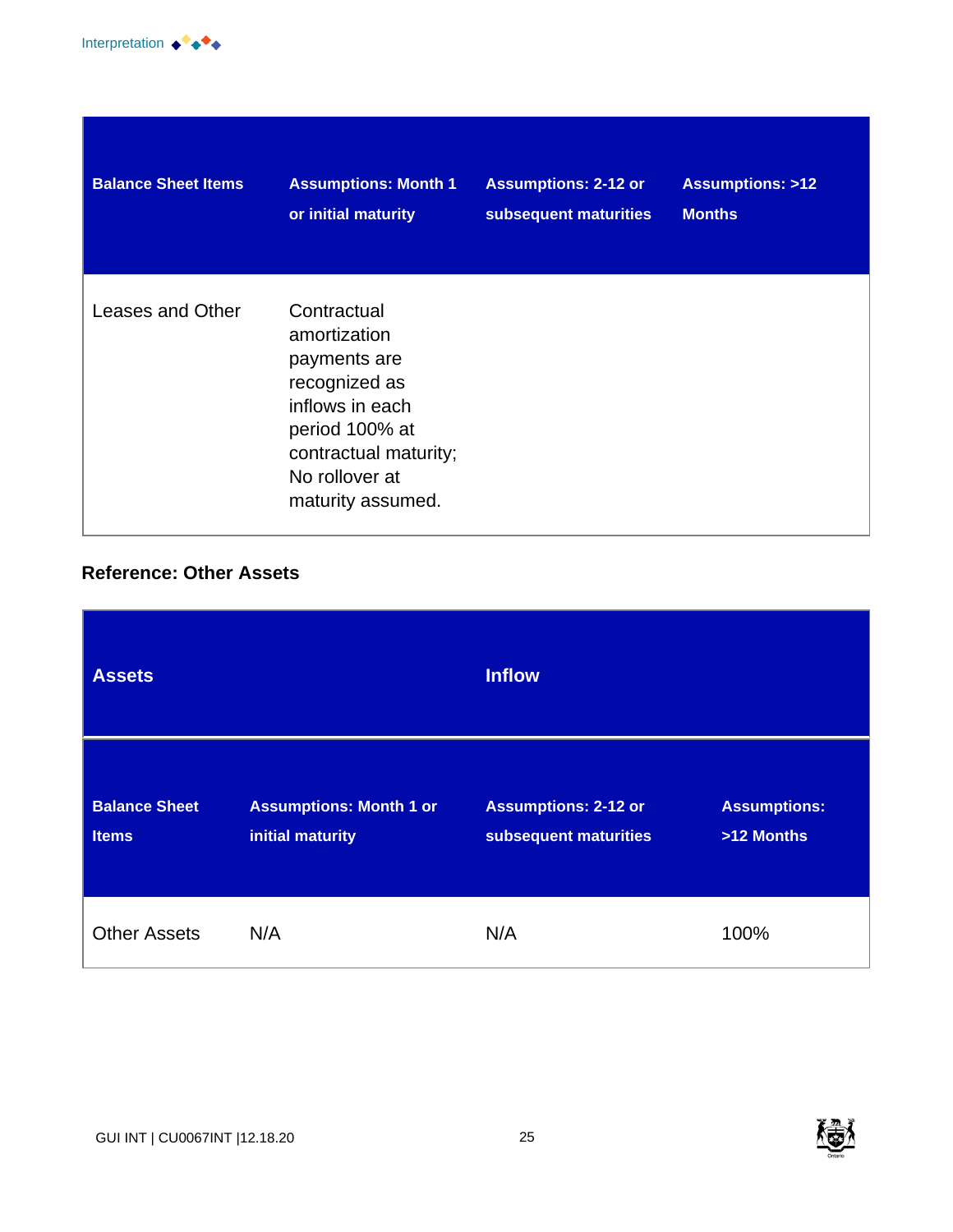# **Reference: Retail Deposits (Personal, and Small Business)**

# **Stable Deposits**

| <b>Liabilities</b>                                                                                 |                                                    | <b>Outflows</b>                                            |                                             |
|----------------------------------------------------------------------------------------------------|----------------------------------------------------|------------------------------------------------------------|---------------------------------------------|
| <b>Balance Sheet Items</b>                                                                         | <b>Assumptions: Month 1</b><br>or initial maturity | <b>Assumptions: 2-12 or</b><br>subsequent maturities       | <b>Assumptions: &gt;12</b><br><b>Months</b> |
| Insured demand<br>deposits with<br>established<br>relationships or in<br>transactional<br>accounts | 3%                                                 | 1% per month on<br>declining balance                       |                                             |
| <b>Insured Term</b><br>deposits with<br>established<br>relationships or in<br>transaction accounts | 3%. Net balance<br>rolls over with same<br>term    | 1% at subsequent<br>maturity dates on<br>declining balance |                                             |
| Other Insured<br>demand deposits                                                                   | 5%                                                 | 1% per month on<br>declining balance                       |                                             |

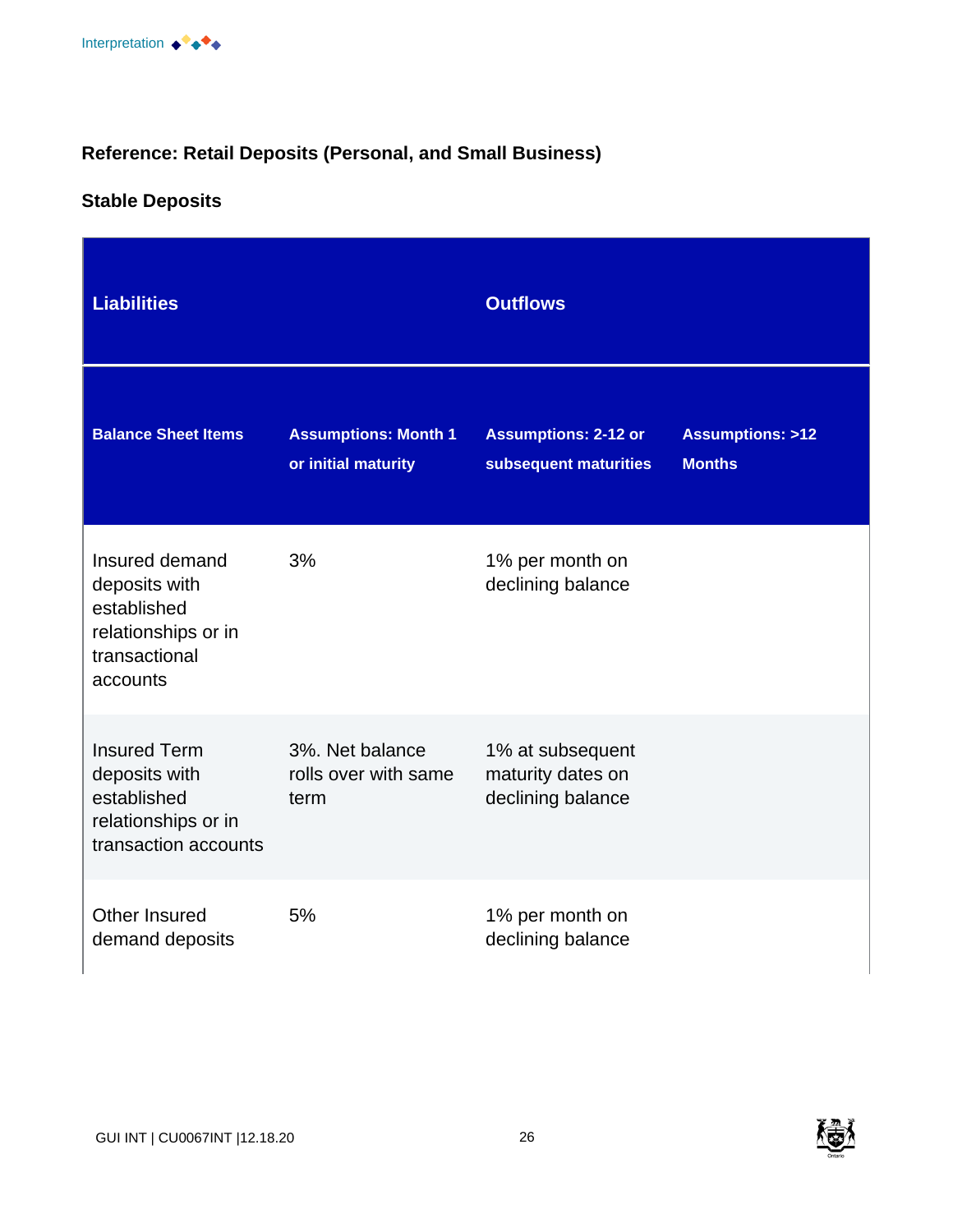

| <b>Balance Sheet Items</b>     | <b>Assumptions: Month 1</b>                     | <b>Assumptions: 2-12 or</b>                                | <b>Assumptions: &gt;12</b> |
|--------------------------------|-------------------------------------------------|------------------------------------------------------------|----------------------------|
|                                | or initial maturity                             | subsequent maturities                                      | <b>Months</b>              |
| Other insured term<br>deposits | 5%. Net balance<br>rolls over with same<br>term | 1% at subsequent<br>maturity dates on<br>declining balance |                            |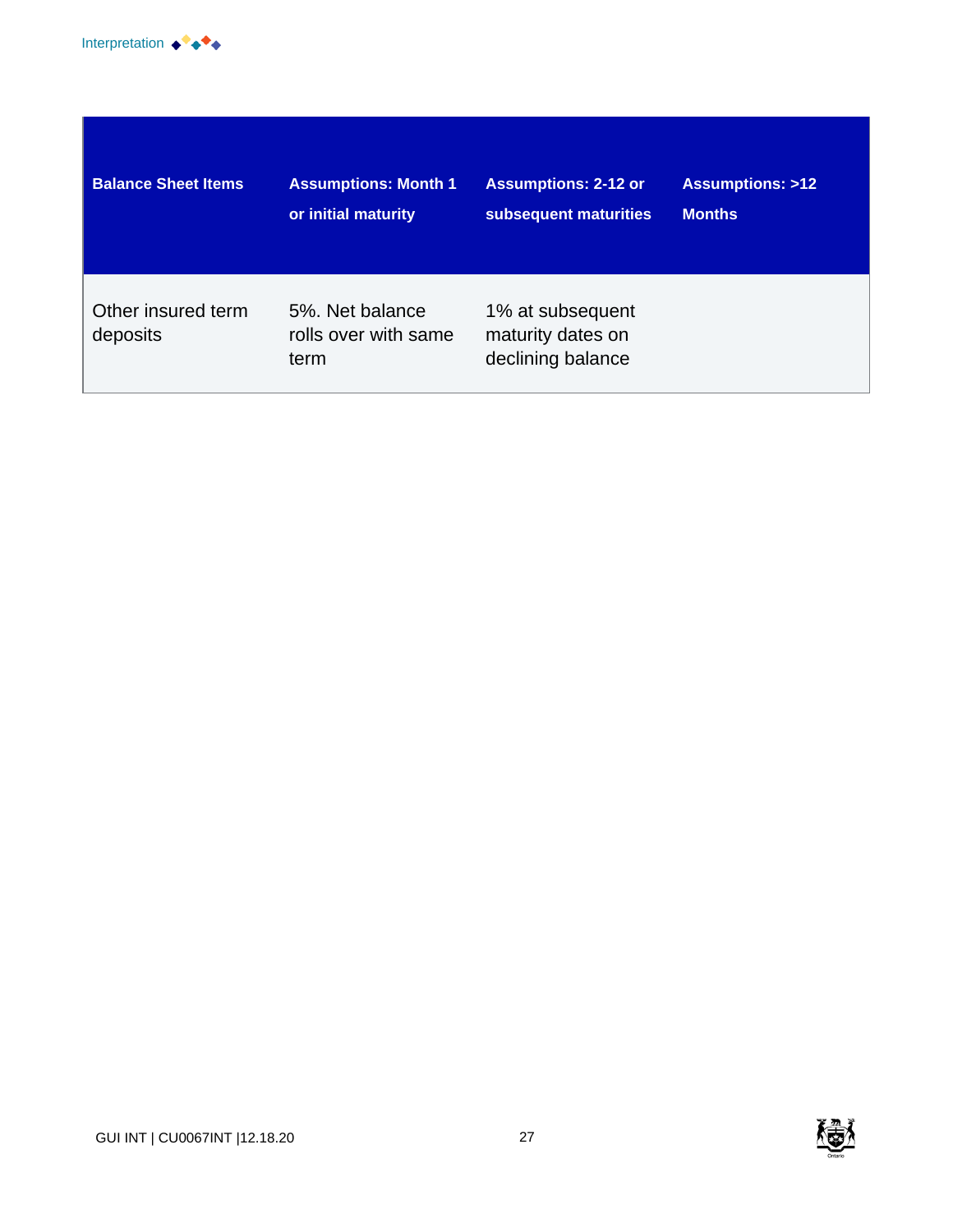# **Reference: Retail Deposits (Personal, and Small Business)**

# **Less Stable Deposits**

| <b>Liabilities</b>            |                                                    | <b>Outflows</b>                                            |                                             |
|-------------------------------|----------------------------------------------------|------------------------------------------------------------|---------------------------------------------|
| <b>Balance Sheet Items</b>    | <b>Assumptions: Month 1</b><br>or initial maturity | <b>Assumptions: 2-12 or</b><br>subsequent maturities       | <b>Assumptions: &gt;12</b><br><b>Months</b> |
| Brokered Deposits -<br>Demand | 10%                                                | 5% per month on<br>declining balance                       |                                             |
| Brokered Deposits -<br>term   | 10%. Net balance<br>rolls over with same<br>term   | 5% at subsequent<br>maturity dates on<br>declining balance |                                             |
| Uninsured demand<br>deposits  | 10%                                                | 5% per month on<br>declining balance                       |                                             |
| Uninsured term<br>deposits    | 10%. Net balance<br>rolls over with same<br>term   | 5% at subsequent<br>maturity dates on<br>declining balance |                                             |

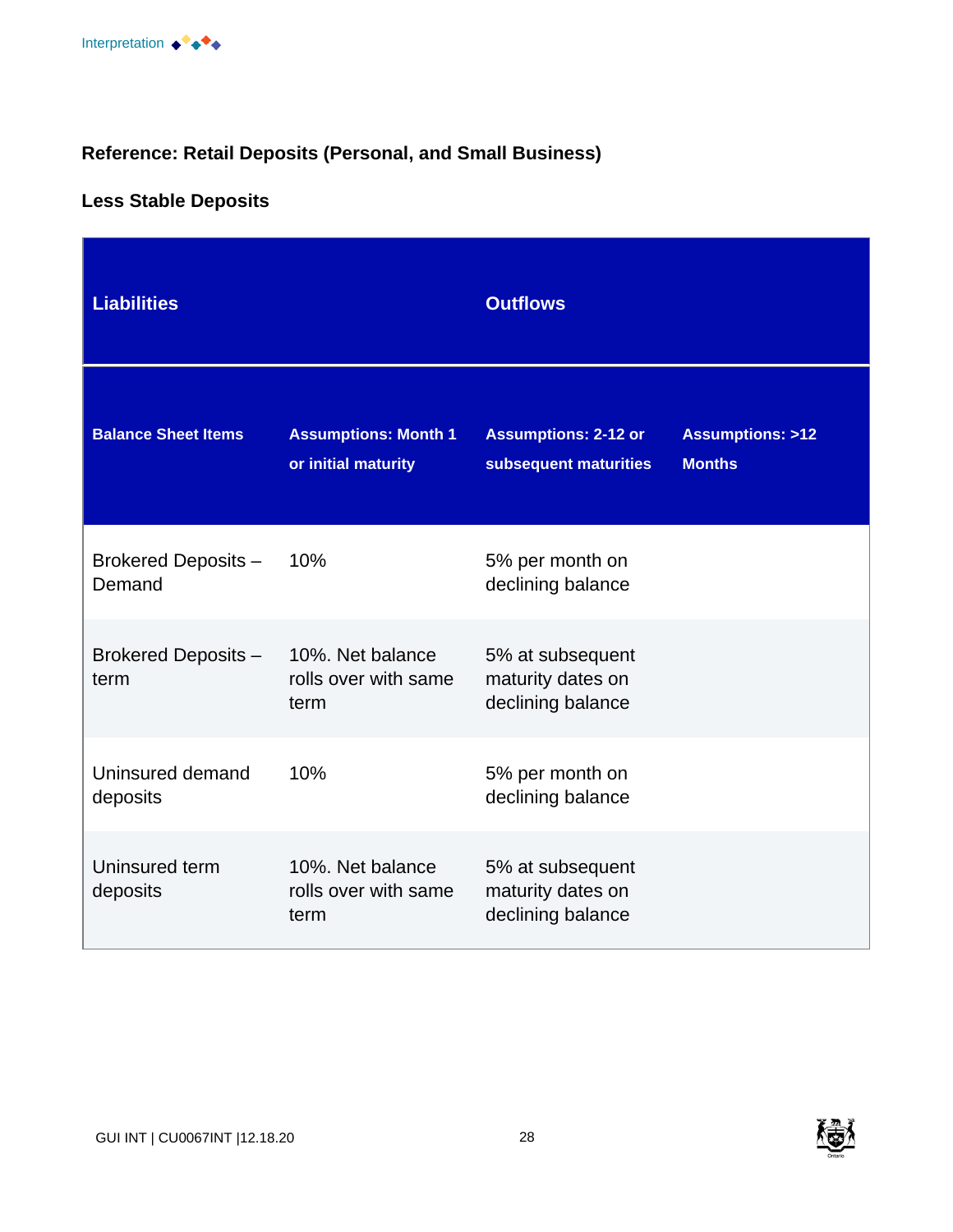# **Reference: Unsecure Wholesale Deposits**

| <b>Liabilities</b>                                                            |                                                    | <b>Outflows</b>                                            |                                             |
|-------------------------------------------------------------------------------|----------------------------------------------------|------------------------------------------------------------|---------------------------------------------|
| <b>Balance Sheet Items</b>                                                    | <b>Assumptions: Month 1</b><br>or initial maturity | <b>Assumptions: 2-12 or</b><br>subsequent maturities       | <b>Assumptions: &gt;12</b><br><b>Months</b> |
| All term deposits<br>(original term<br>>30days)                               | 100% at initial<br>maturity. No rollover           | N/A                                                        |                                             |
| Other demand and<br>term deposits with<br>current term of 1<br>month or less) | 10%. Net balance<br>rolls over with same<br>term   | 5% at subsequent<br>maturity dates on<br>declining balance |                                             |
| Operational<br>Deposits - Insured                                             | 3%                                                 | 5% per month on<br>declining balance                       |                                             |
| Uninsured term<br>deposits                                                    | 10%. Net balance<br>rolls over with same<br>term   | 5% at subsequent<br>maturity dates on<br>declining balance |                                             |
| Non-operational<br>deposits - insured                                         | 12.5%                                              | 10% per month on<br>declining balance                      |                                             |

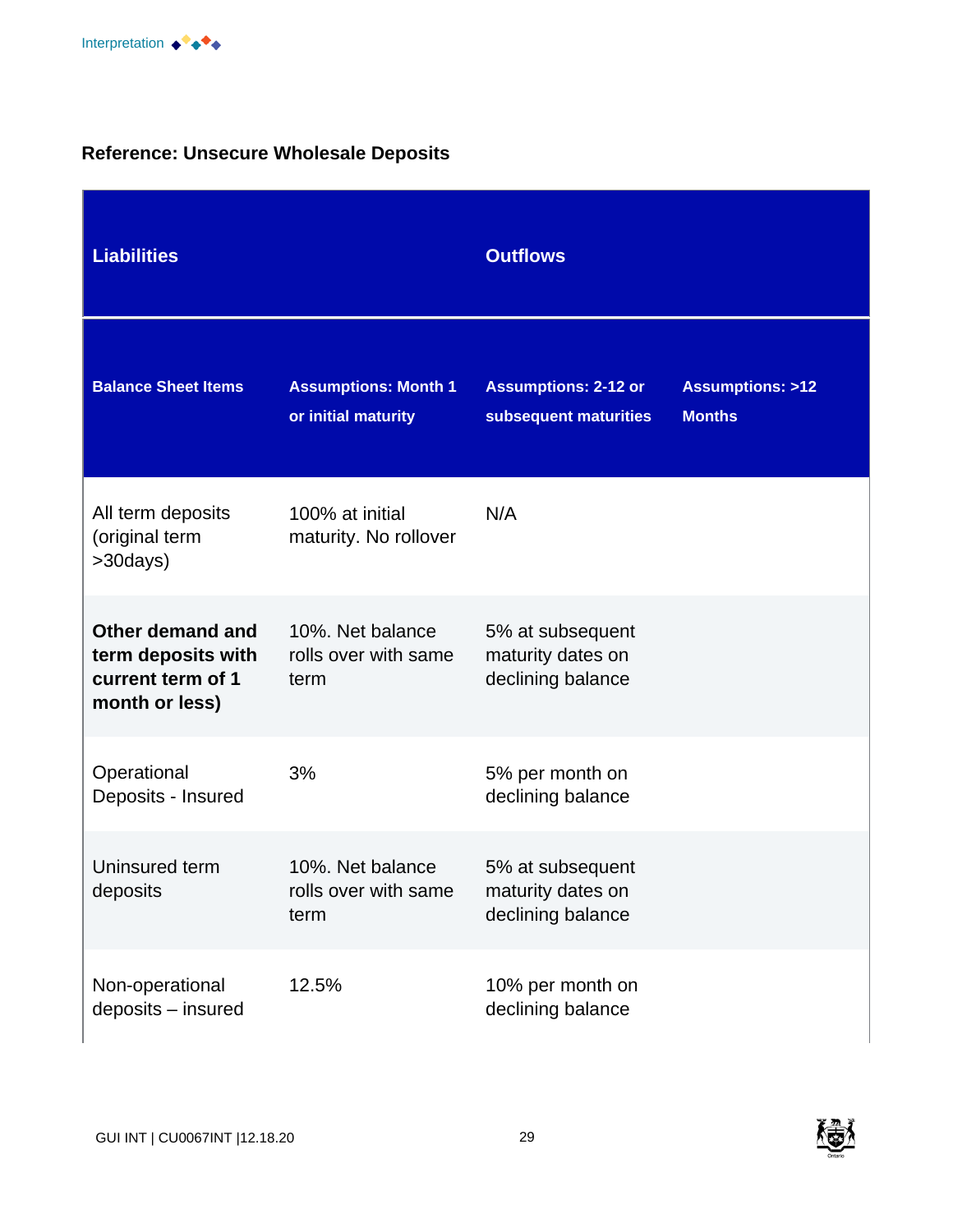

| <b>Balance Sheet Items</b>                                                                | <b>Assumptions: Month 1</b> | <b>Assumptions: 2-12 or</b> | <b>Assumptions: &gt;12</b> |
|-------------------------------------------------------------------------------------------|-----------------------------|-----------------------------|----------------------------|
|                                                                                           | or initial maturity         | subsequent maturities       | <b>Months</b>              |
| Non-operational<br>deposits from<br>financial institutions<br>and other legal<br>entities | 100% at month 1             | N/A                         |                            |

# **Reference: Borrowings and Other Liabilities**

| <b>Liabilities</b>                                     |                                                    | <b>Outflows</b>                                            |                                             |
|--------------------------------------------------------|----------------------------------------------------|------------------------------------------------------------|---------------------------------------------|
| <b>Balance Sheet Items</b>                             | <b>Assumptions: Month 1</b><br>or initial maturity | <b>Assumptions: 2-12 or</b><br>subsequent maturities       | <b>Assumptions: &gt;12</b><br><b>Months</b> |
| Central 1 or League<br>- Operating/Clearing<br>account | 100%                                               | N/A                                                        |                                             |
| Central 1 or League<br>- Term Borrowings               | 100% at contractual<br>maturity date               | 5% at subsequent<br>maturity dates on<br>declining balance |                                             |